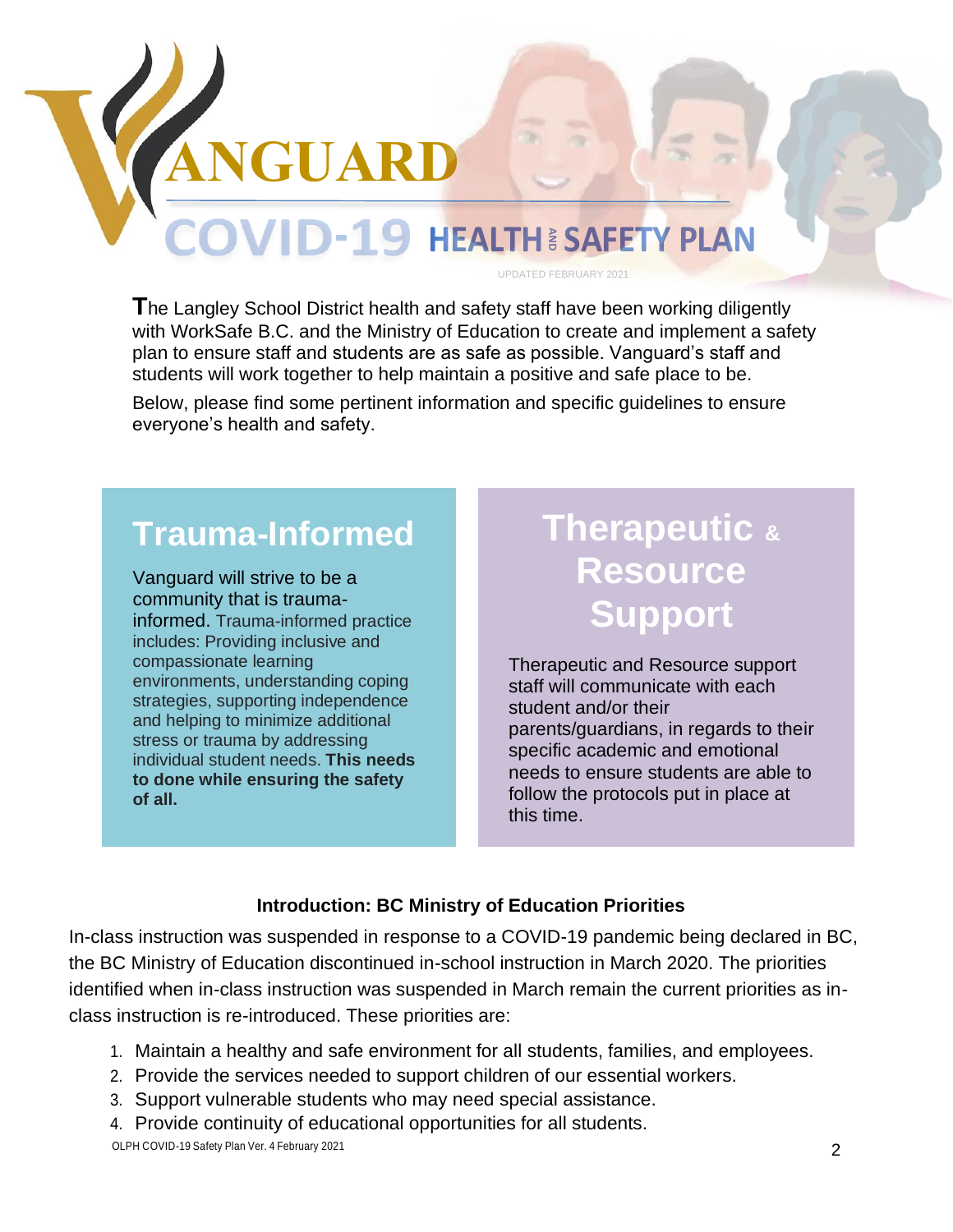From March to June 2020, BC and the CISVA operated in Stage 4 of the BC Restart Plan for K-12. This included remote learning and limited in-class learning opportunities for students with diverse needs and the children of essential service workers (ESW). In June 2020, BC and the CISVA shifted to Stage 3 of the Plan, which included a combination of some in-class and remote learning at all grade levels, with limits set based on reduced student numbers/school density.

Stage 2 of the BC Restart Plan for K-12 begins in September 2020. In Stage 2, 100% of students from K- 12 will attend in- class instruction in Learning Groups/cohorts. Although the structure of school at this time may not look like it did before, schools will operate based on public health advice, risk assessments, and strategies and will continue to be a safe and healthy place to connect with others, learn, and work.

| <b>STAGE 1</b>                                                 | <b>STAGE 2</b>                                                                                                                                                                                                            | <b>STAGE 3</b>                                                                                                                                                                                                                                                                                                                                                                                                | <b>STAGE 4</b>                                                                                                                                                                                                                                                        | <b>STAGE 5</b>                                                 |
|----------------------------------------------------------------|---------------------------------------------------------------------------------------------------------------------------------------------------------------------------------------------------------------------------|---------------------------------------------------------------------------------------------------------------------------------------------------------------------------------------------------------------------------------------------------------------------------------------------------------------------------------------------------------------------------------------------------------------|-----------------------------------------------------------------------------------------------------------------------------------------------------------------------------------------------------------------------------------------------------------------------|----------------------------------------------------------------|
| <b>Learning Group Size</b>                                     | <b>Learning Group Size</b>                                                                                                                                                                                                | Learning Group Size                                                                                                                                                                                                                                                                                                                                                                                           | <b>Learning Group Size</b>                                                                                                                                                                                                                                            | <b>Learning Group Size</b>                                     |
| · Elementary: N/A                                              | · Elementary: 60                                                                                                                                                                                                          | · Elementary: 30                                                                                                                                                                                                                                                                                                                                                                                              | · Elementary: 30                                                                                                                                                                                                                                                      | · Elementary: 0                                                |
| · Middle: N/A                                                  | · Middle: 60                                                                                                                                                                                                              | · Middle: 30                                                                                                                                                                                                                                                                                                                                                                                                  | · Middle: 30                                                                                                                                                                                                                                                          | · Middle: 0                                                    |
| · Secondary: N/A                                               | · Secondary: 120                                                                                                                                                                                                          | · Secondary: 60                                                                                                                                                                                                                                                                                                                                                                                               | · Secondary: 30                                                                                                                                                                                                                                                       | · Secondary: 0                                                 |
| <b>DENSITY TARGETS:</b>                                        | <b>DENSITY TARGETS:</b>                                                                                                                                                                                                   | <b>DENSITY TARGETS:</b>                                                                                                                                                                                                                                                                                                                                                                                       | <b>DENSITY TARGETS:</b>                                                                                                                                                                                                                                               | <b>DENSITY TARGETS:</b>                                        |
| · Not applicable                                               | · Not applicable                                                                                                                                                                                                          | · 50% for all schools                                                                                                                                                                                                                                                                                                                                                                                         | · 25% for all schools                                                                                                                                                                                                                                                 | · 0% for all schools                                           |
| IN-CLASS INSTRUCTION:<br>Full-time all students, all<br>grades | IN-CLASS INSTRUCTION:<br>Full-time instruction for all<br>students for the maximum<br>instructional time possible<br>within cohort limits.<br>Self-directed learning<br>supplements in class<br>instruction, if required. | IN-CLASS INSTRUCTION:<br>Full-time instruction for:<br>· children of essential service<br>workers <sup>1</sup><br>· students with<br>disabilities/diverse abilities<br>· students who require<br>additional supports<br>in-class instruction for all<br>other students for the<br>maximum time possible<br>within cohort limits.<br>Self-directed and remote<br>learning supplements in-class<br>instruction. | IN-CLASS INSTRUCTION:<br>Full-time instruction for:<br>· children of essential<br>service workers <sup>3</sup><br>· students with<br>disabilities/diverse<br>abilities<br>* students who require<br>additional supports.<br>Remote learning for all<br>other students | IN-CLASS INSTRUCTION:<br>Suspend in class for all.<br>students |

Note: as Stage 1 is a return to regular operating procedures, and Stage 5 means that all in-class instruction is suspended, the following health and safety guidelines apply to Stages 2 to 4, unless specified otherwise.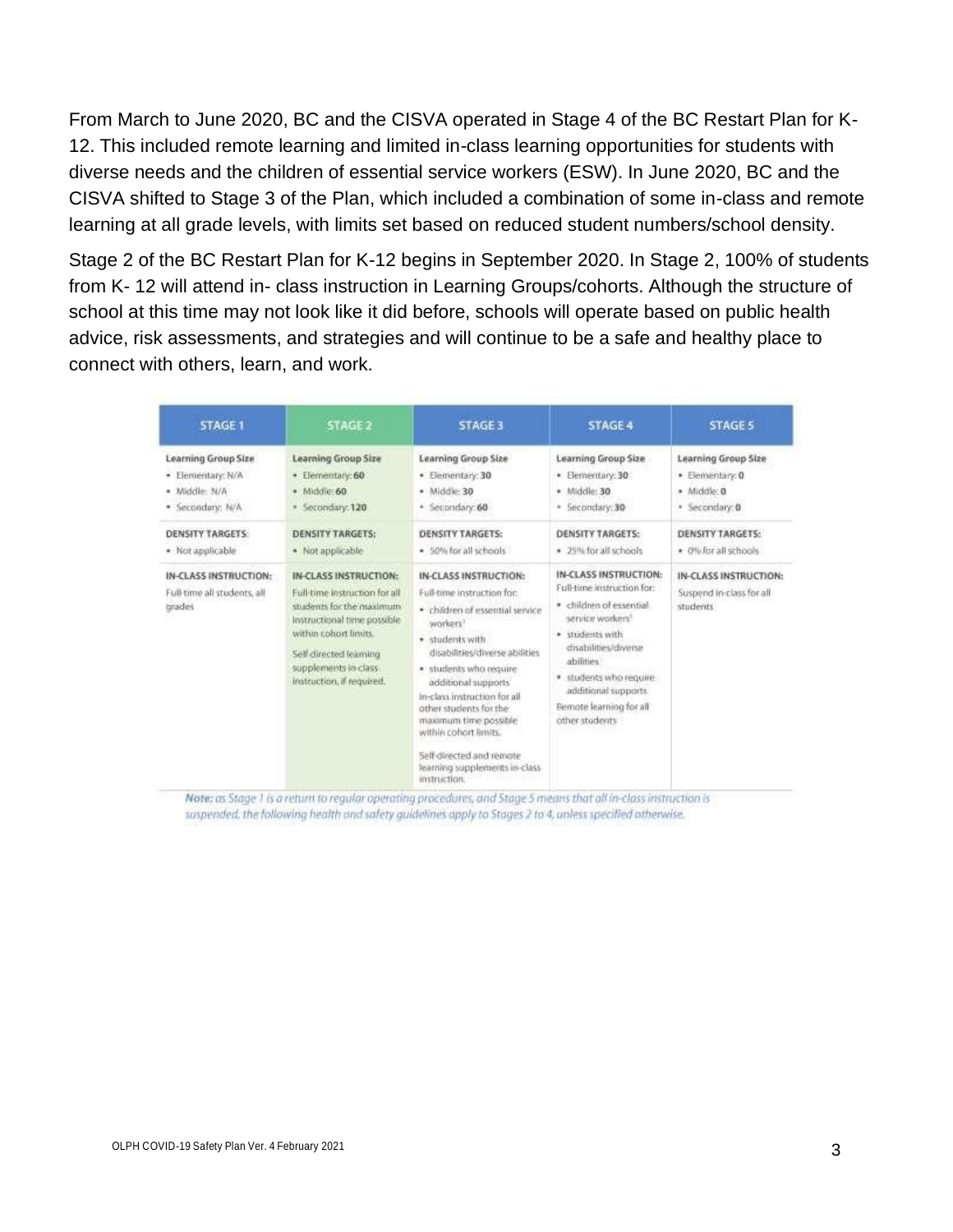#### **WorkSafeBC**

WorkSafeBC and the Occupational Health and Safety Act and Regulations continue to apply during the COVID-19 pandemic. The CISVA has considered WorkSafeBC's 6-step "Guide to Reducing the Risk of COVID-19" and WorkSafeBC "K-12 Protocols for Returning to Operation" (August 2020). This District Safety Plan will serve as a compliance guide for COVID-19 and for ease of reference the steps are included below:

- Step 1: Assess the risk at your workplace
	- Risk assessment for COVID-19 is provided by public health
	- Identifying areas of risk requiring controls by the site supervisor in consult with the Joint Health and Safety Committee
- Step 2: Implement measures to reduce the risk
- Step 3: Develop policies/procedures/practices
- Step 4: Develop communication plans and training
- Step 5: Monitor your workplace and update your plans as needed
- Step 6: Assess and address risks related to resuming operations

## **Understanding COVID-19**

Coronaviruses (CoV) are a large family of viruses that cause illness ranging from the common cold to more severe diseases. The SARS-CoV-2 virus, is a new strain of virus which first emerged in humans in 2019 and results in COVID-19 disease. COVID-19 resulted in a pandemic being declared globally, it can cause mild to serious illness and even death.

## Signs and Symptoms

The symptoms of COVID-19 are similar to other respiratory illnesses including the flu and common cold. BCCDC advises that the most common symptoms include:

- Fever
- Chills
- Cough or worsening of chronic
- cough
- Shortness of breath
- Sore throat
- Runny nose
- Loss of sense of smell or taste Less
- common symptoms also include:
- Conjunctivitis (pink eye)
- Dizziness, confusion
- Headache
- Fatigue
- Diarrhea
- Loss of appetite
- Nausea and vomiting
- Muscle ache
- Abdominal pain
- Skin rashes or discoloration of fingers or toes.

• Stuffy nose

NOTE: Children have similar symptoms to adults, but are less likely to have fever, shortness of breath or cough. COVID-19 causes mild illness in the majority of cases in children.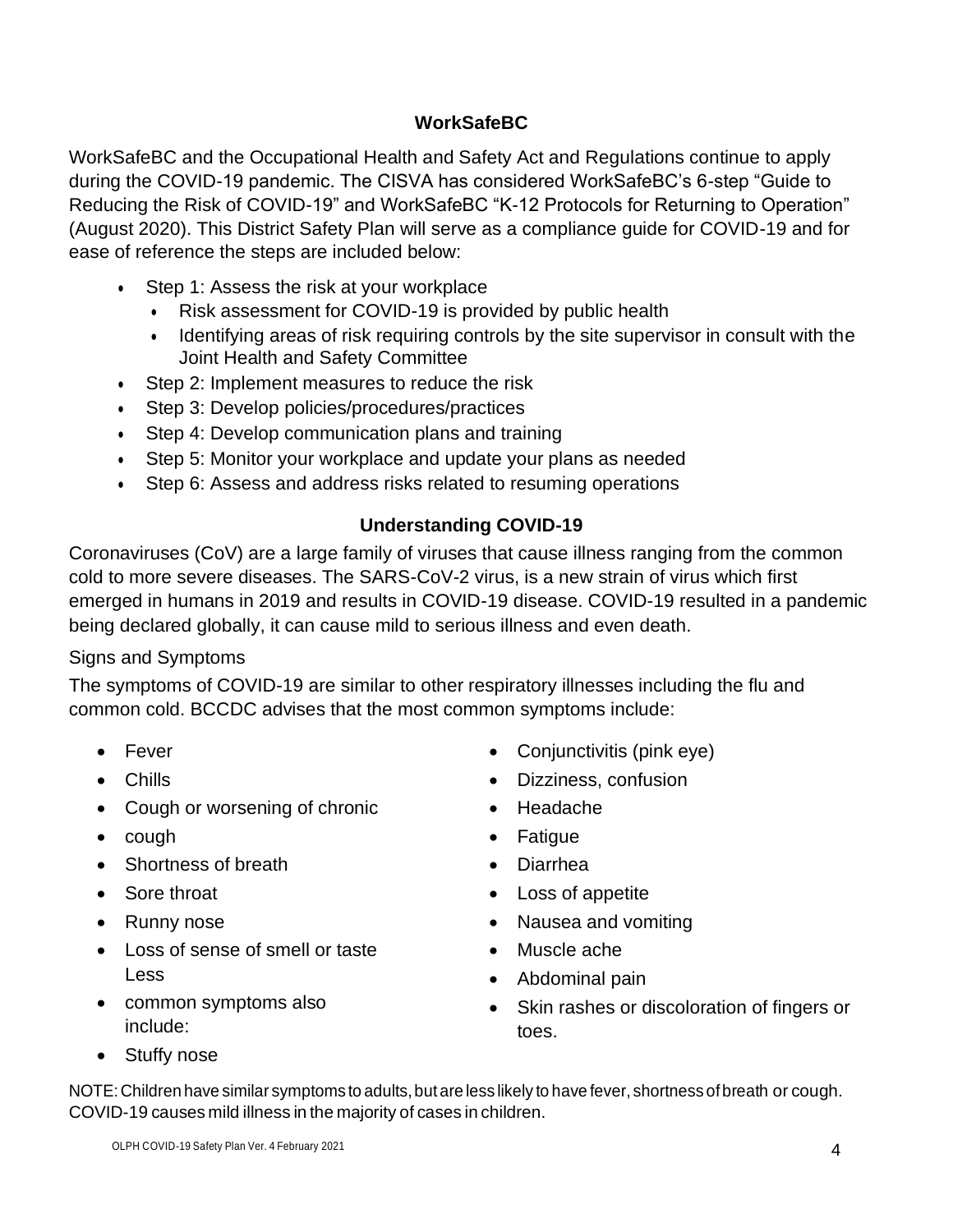**COVID-19 symptoms can range from mild to severe**. Sometimes people with COVID-19 have mild illness, but their symptoms may suddenly worsen in a few days. For a complete and current list of symptoms refer t[o:](http://www.bccdc.ca/) [www.bccdc.ca](http://www.bccdc.ca/)

#### **Transmission Routes**

COVID-19 is transmitted via liquid droplets that are dispersed when a person coughs or sneezes. Infected droplets can enter the body through the:

• Eyes • Nose • Throat/mouth

Transmission through infected droplets can occur via the following means:

1. Being in close contact with someone with COVID-19 when they cough or sneeze. Living in a household with someone with COVID-19 or having household-like contact with a COVID-19 case is the most common route of community transmitted COVID-19.

2. Touching a surface that is contaminated with COVID-19 and then touching your face and transferring the virus to the mucous membranes of your eyes, nose, throat. This is why public health recommends frequent and diligent hand hygiene to everyone

#### **Transmission Update from BCCDC**

"**Experiences of COVID-19 in hospital settings around the world, including in B.C., suggest at COVID- 19 is primarily spread by droplet contact.** While there is some discussion that COVID-19 can spread by staying in the air (by aerosols), there is no convincing scientific evidence to support this. An exception is aerosols produced by aerosol-generating medical procedures."

#### **Risk Assessment for K-12**

Different protocols offer different levels of protection. The following outlines controls from various levels to address the risk at Vanguard Secondary School

The assessment of risk with respect to COVID-19 pandemic is the jurisdiction of public health, specifically for the CISVA this includes the Provincial Health Officer (PHO), BC Communicable Disease Control, and Vancouver Coastal Health. The overall assessment of risk remains low for K-12. BC school districts are at Stage 2 in the K-12 Education Restart Plan developed by the Ministry of Education.

**Added Note**: The following excerpts from theBCCDCGuidelinesforFamiliesofImmunocompromised Children in School and Group Gatherings (Updated: July 10, 2020) are provided for ease of reference and clarity for staff and families who care for children who are immunocompromised. Please visit the above link for more complete information. For children who are immunocompromised:

The current recommendations are:

- Maintain physical distancing and good handwashing.
- Most children with immune compromise can return to school and other group gatherings, when safety measures are in place.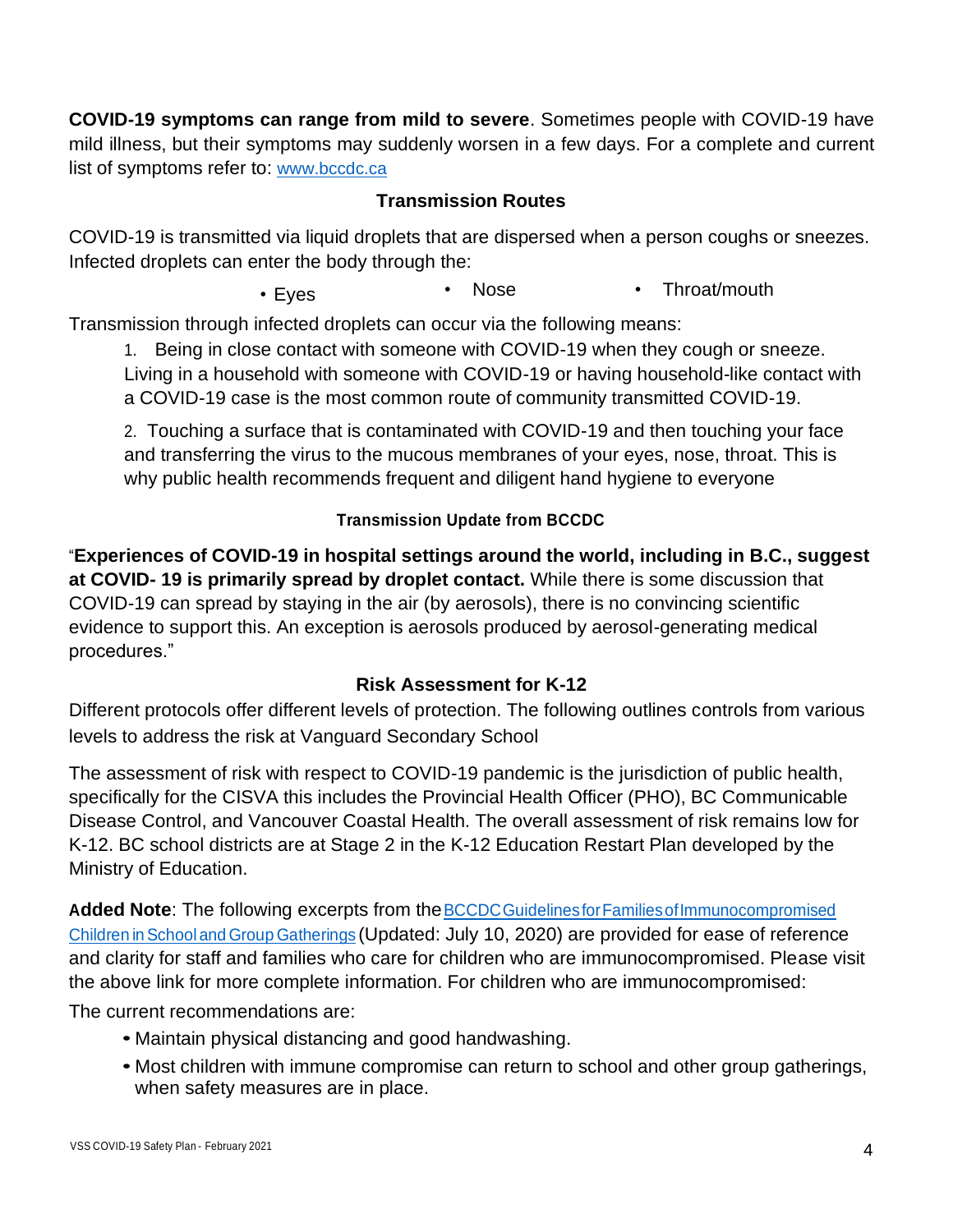Protective self-isolation is only recommended for children with severe immune compromise, on a case-by-case basis.

**"Children who are at higher risk of severe illness from COVID-19 can still receive in-person instruction.** Parents and caregivers are encouraged to consult with their health-care provider to determine their child's level of risk."

"At the present time here in BC, all parents and children are advised to take precautions to avoid infection with COVID 19. Extra precautions to keep children at home and away from all others (protective self-isolation) are no longer recommended in most cases."

"This may be different for children with severe immune compromise, such as those who have had a recent organ transplant, who are on intensive chemotherapy, those receiving high doses of steroids, those with severe immune deficiency diseases." Refer to the above link for more information.

#### *COVID-19 and Adults (Staff and Parents)*

While COVID-19 impacts adults more than children, some adults with specific health circumstances are at an increased risk for more severe outcomes, including individuals:

- Aged 65 and over;
- With compromised immune systems; or,
- With underlying medical conditions.
- Most adults infected with COVID-19 will have mild symptoms that do not require care outside of the home.
- **Added Note: There is no public health restriction on staff with asthma, diabetes, heart disease, compromised immune systems, or are age 65 or older (or who live with somebody who has any of these conditions) from working in the school environment in the context of the COVID-19 pandemic.** (Source: Vancouver Coastal Health). It is, however, known that such pre-existing conditions may increase the risk of severity of illness should you acquire it. If an employee is at greater risk of more severe illness, they should consult with and follow the advice of their personal physicians or medical practitioners. They may consider extra precautions at work such as more frequent hand hygiene and maintaining physical distance within a Learning Group/Cohort.

#### *COVID-19 and Schools*

- Children do not appear to be the primary drivers of COVID-19 spread in schools or in community settings.
- Schools and childcare facility closures have significant negative mental health and socioeconomic impacts on vulnerable children.
- o NOTE: Prevention measures and strategies involving schools are based on risk.

The above section was a reproduction of information provided by BCCDC. It will be updated as new information becomes available. For up-to-date information on COVID-19, visit [www.bccdc.ca.](http://www.bccdc.ca/)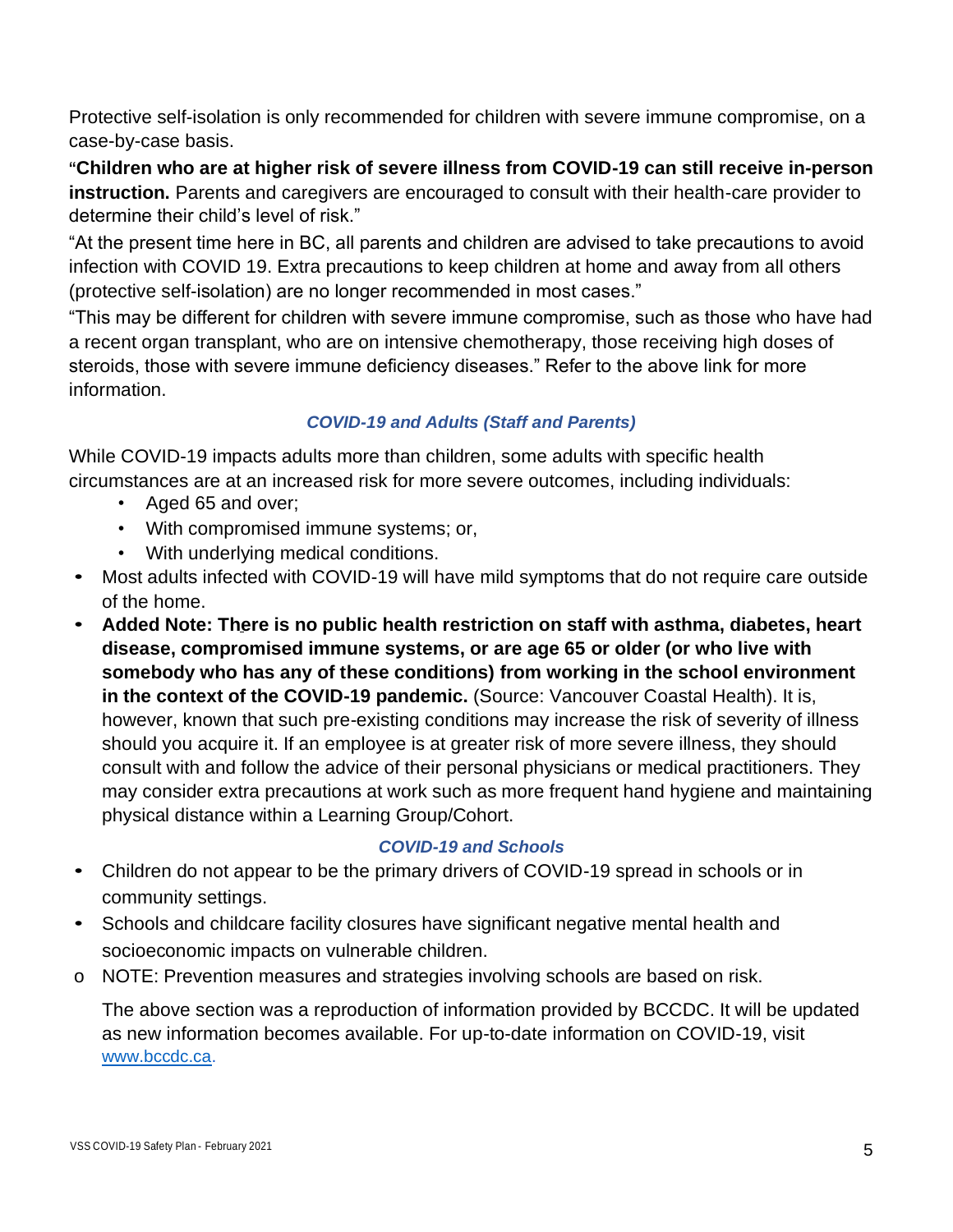#### **Creating a Safe Physical and Emotional Environment**

As Stage 2 of the K-12 Restart Plan begins and students return to in-class instruction, staff will have a vital role in creating a safe physical and emotional environment. To this end, staff are encouraged to practice the 3 Rs: Reassurance, Routines, and Regulation.

**Reassurance:** Social emotional learning is always an important focus for educators. When needed, reassure students about their safety and their family's safety. It is the role of adults to keep them safe.

**Routines:** Establish and maintain routines to provide students with a sense of safety and predictability.

**Regulation:** Support self-regulation. When students are stressed, their bodies respond by activating stress response systems. To help them manage these reactions, it is important to both validate their feelings (e.g., "I understand how this might feel overwhelming …") and encourage them to engage in activities that help them self-regulate (e.g., exercise, deep breathing, mindfulness, regular eating and sleeping routines). Decreasing student anxiety and stress is an important role of the school at this time.

#### *Trauma-Informed Practice*

Trauma-informed practice is an informed way of approaching your practice through a compassionate lens of understanding that is helpful to all children, youth and adults, especially those who have experienced traumatic events.

Trauma-informed practice includes:

- o Providing inclusive and compassionate learning environments.
- o Understanding coping strategies.
- o Supporting independence.
- o Helping to minimize additional stress or trauma by addressing individual student needs.

Regular 'check-ins' with others can assist in gathering important information to inform the level of trauma response and recovery necessary to support the school community.

The North American Centre for Threat Assessment and Trauma Response has released a resource to assist the education sector in supporting the transition back to school called Guidelines for Re-Entry into the School Setting During the Pandemic: Managing the Social-Emotional and Traumatic Impact. To support educators to develop compassionate learning communities through trauma-informed practice, the Ministry has created trauma-informed practice resources that are available on the erase website.

School district and school staff should practice awareness and sensitivity regarding the complex and devastating history that pandemics have had on many Indigenous communities.

Administrators have been provided with resources and tools to share with school site staff related to trauma informed practice and emotional wellness.

The 2020/2021 school year began in Stage 2 of the K-12 Restart Plan with the goal of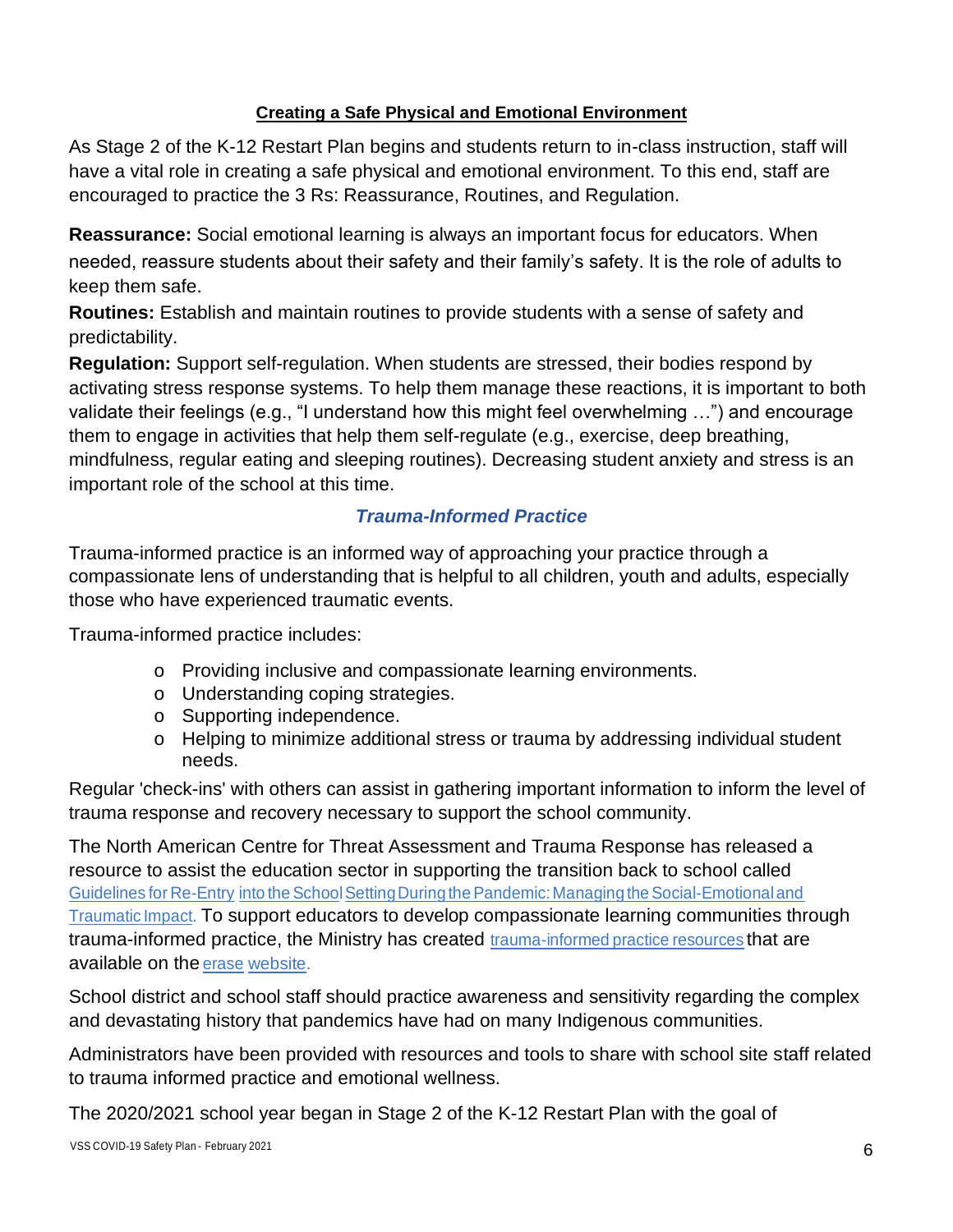maximizing in-class instruction for all students within the revised public health guidelines. [https://www2.gov.bc.ca/gov/content/education-training/k-](https://www2.gov.bc.ca/gov/content/education-training/k-12/covid-19-return-to-school) [12/covid-19-return-to-school;](https://www2.gov.bc.ca/gov/content/education-training/k-12/covid-19-return-to-school) [https://www2.gov.bc.ca/assets/gov/education/administration/kindergarten-to-grade-12/safe-caring-](https://www2.gov.bc.ca/assets/gov/education/administration/kindergarten-to-grade-12/safe-caring-orderly/k-12-covid-19-health-safety-guidlines.pdf) [orderly/k-12](https://www2.gov.bc.ca/assets/gov/education/administration/kindergarten-to-grade-12/safe-caring-orderly/k-12-covid-19-health-safety-guidlines.pdf) [covid-19-health-safety-guidlines.pdf;](https://www2.gov.bc.ca/assets/gov/education/administration/kindergarten-to-grade-12/safe-caring-orderly/k-12-covid-19-health-safety-guidlines.pdf)

[https://www.worksafebc.com/en/about-us/covid-19-updates/covid-19-returning-safe-](https://www.worksafebc.com/en/about-us/covid-19-updates/covid-19-returning-safe-operation/education) [operation/education](https://www.worksafebc.com/en/about-us/covid-19-updates/covid-19-returning-safe-operation/education)

#### **LEARNING GROUPS AND PHYSICAL DISTANCING**

#### **FIRST LEVEL PROTECTION -- ELIMINATION**

CONTROL MEASURES FOR MAINTAINING PHYSICAL DISTANCE AT VSS

Reducing the number of close, prolonged, face-to-face interactions an individual has in a day continues to be a key component of B.C.'s strategy to prevent the spread of COVID-19. This can be accomplished in K-12 school settings through two different but complementary approaches: learning groups (cohorts) and physical distancing.

#### **Learning Groups**

A learning group is a group of students and staff who remain together throughout a school term and who primarily interact with each other. A learning group could be made up of a single class of students with their teacher, multiple classes that sometimes join for additional learning activities, or a group of secondary schools' students with the same courses. In Stage 2, members of the same learning group must minimize physical contact.

#### **At VSS:**

- Learning groups will be organized into a junior and senior cohort. Teachers, assigned Special Education Assistants (SEAs), and Primary Support Workers (PSWs) will remain with their cohort for instructional and therapeutic purposes. Any staff, including TTOCs, that travel amongst different learning groups MUST maintain physical distance and wear a mask.
- In situations where staff outside a learning group cannot practice physical distancing, other measures such as securing an alternate space to allow for physical distancing and/or providing virtual services will be considered.
- To support physical distancing requirements, the following strategies will be implemented where possible:
	- o Avoid close greetings (e.g. hugs, handshakes).
	- o Regularly remind students about keeping hands to themselves. Use visual supports, signage, prompts, video modelling, etc. as necessary.
- To increase safety, the following strategies will be implemented: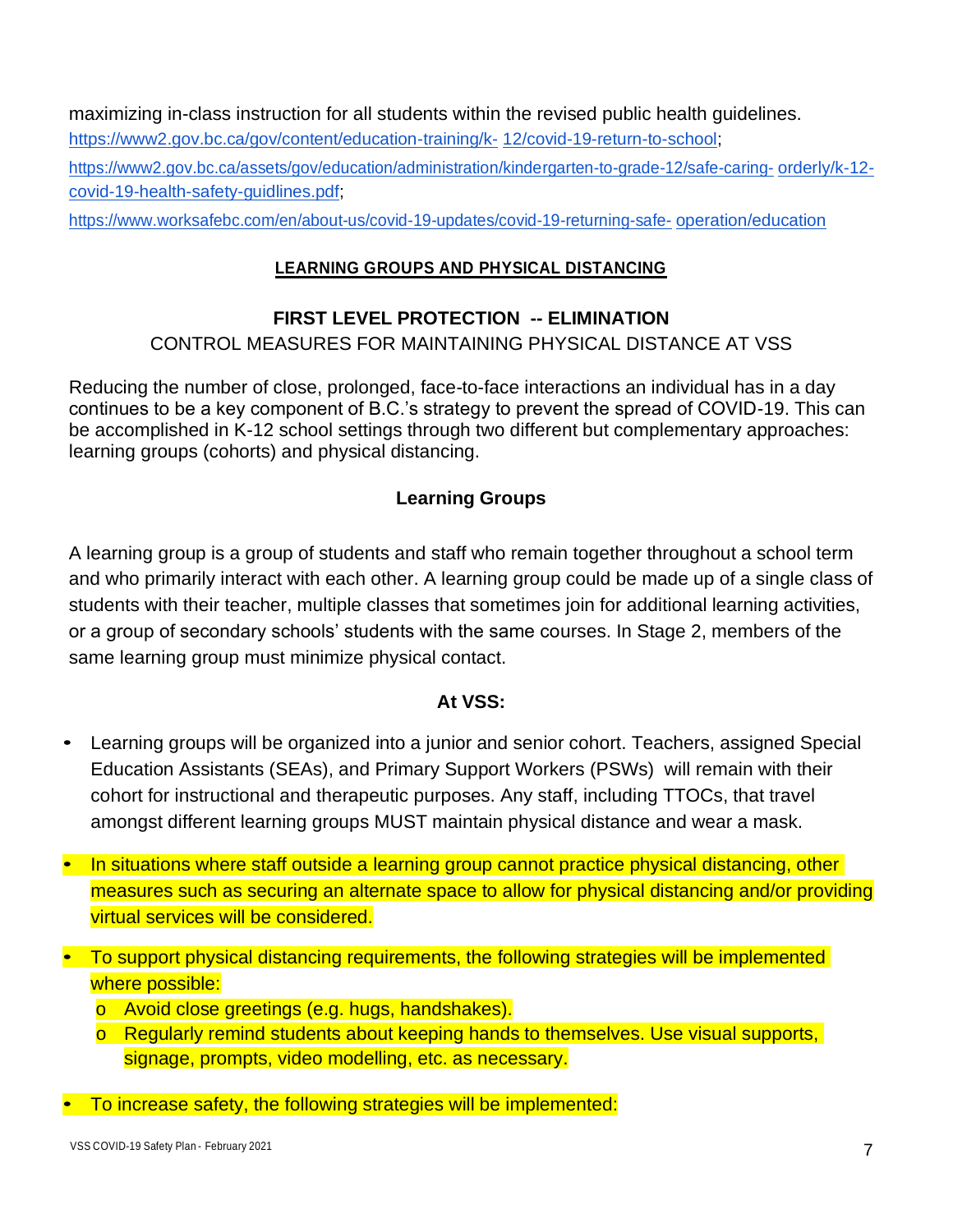- o Consideration of different classroom and learning environment configurations to ensure more distance between students and adults
- o Arrange desks/tables so students are not facing each other and using consistent or assigned seating arrangements
- o Storing excess equipment in order to open more space in classrooms and school
- o Ensure that no equipment, furniture or teaching resources will be moved from the classroom to the hallway or to another classroom.
- o Take students outside more often and where and when possible:
- By organizing learning activities outside including place-based learning and unstructured times
- **Providing activities that involve movement outside. Sports Field to be used by Teachers when** weather is appropriate to take classes outside.
- Adapt group activities to minimize physical contact and reduce shared items
- Public Health has advised that the prohibition on gatherings of greater than 50 people refers to "one-time or episodic events" and is therefore not intended to apply to workplaces. However, limiting the number of people in a workplace is an important way to ensure physical distancing is maintained.
- In order to reduce the number of people at the worksite, we have considered virtual meetings, rescheduling work tasks, and limiting the number of visitors in the workplace.
- As students arrive at school, they will be supervised by PSWs/SEAs and access the classroom upon arrival in order to minimize contact between students in different learning groups. Students will be expected to arrive at school wearing their mask. A mask will be provided for any student without one before they are permitted to enter their classroom.
- We have established and posted occupancy limits for common areas such as the staff room and library.
- We have implemented measures to keep workers and others at least 2 meters apart, wherever possible.
- Supervision at lunch will be provided by assigned PSWs/admin within the learning groups.
- In the classroom, excess furniture will be removed from the room to assist with physical distancing. Windows will be opened for additional ventilation and all desks will be facing the same way with appropriate distance between desks.
- Hand washing and sanitizing stations will be in each classroom. Students will be encouraged not to share supplies.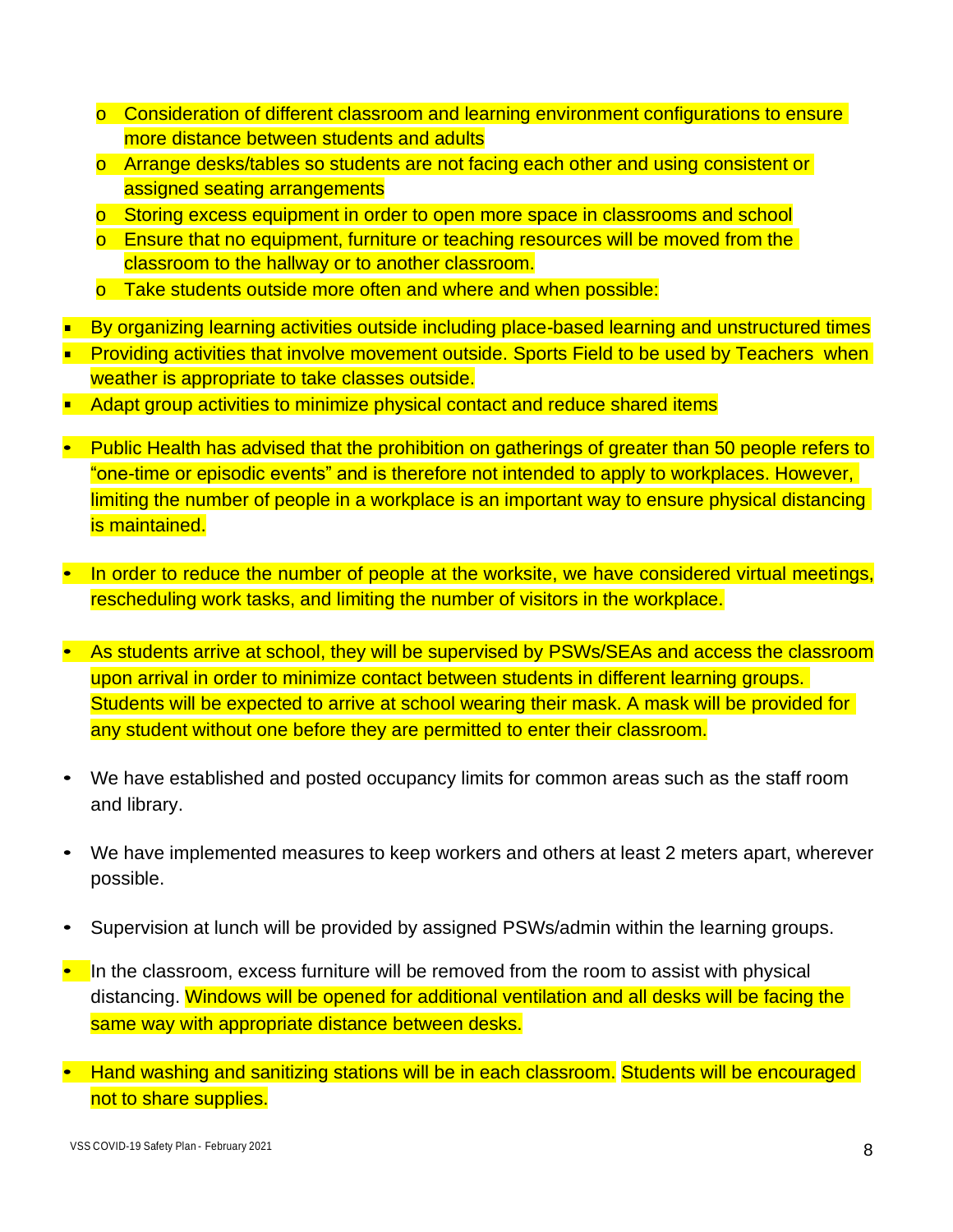- **Only staff and students will have access to the school except for some exceptions and by appointment.** Approved visitors must complete a self-health check prior to entering the school.
- In order to limit the number of people accessing the office, only students who require medical attention for more serious injuries will be admitted to the school office.

## **Physical Distancing**

Physical distancing refers to a range of measures aimed at reducing close contact with others. Physical distancing is used as a prevention measure because COVID-19 tends to spread through prolonged, close, face-to-face contact.

- Within learning groups, physical distancing will include avoiding physical contact, minimizing close, prolonged, face-to-face interactions, and spreading out as much as possible within the available space.
- Outside of learning groups, physical distancing will include avoiding physical contact, minimizing close, prolonged, face-to-face interactions, and spreading out as much as possible within the available space, and ensuring there is 2 meters of space available between people from different learning groups.
- In situations where members of different learning groups interact, the space will be sufficiently large and/or will have limits on the number of people so that 2m of space is available between people from different learning groups
- Lunch times will be staggered, and learning groups will be maintained and contained to specific areas around the school to avoid crowding (seniors in the Main Building and juniors in the Heritage Building).

## **SECOND LEVEL PROTECTION -- ENGINEERING** BARRIERS

- Plexi-glass has been installed in the office.
- We have included barrier cleaning in our cleaning protocols.

#### **THIRD LEVEL PROTECTIONS -- ADMINISTRATIVE** PREVENTION MEASURES AND CONTROLS

- We have identified rules and guidelines for how workers should conduct themselves
- We have clearly communicated these rules and guidelines to workers through a combination of training and signage.
- Parents of children with complex medical conditions or underlying risk factors should consult with their health care provider to determine their child's level of risk regarding return to school. Protective self-isolation is only recommended for children with severe immune compromise, on a case-by-case basis. Only parents who have had a doctor complete the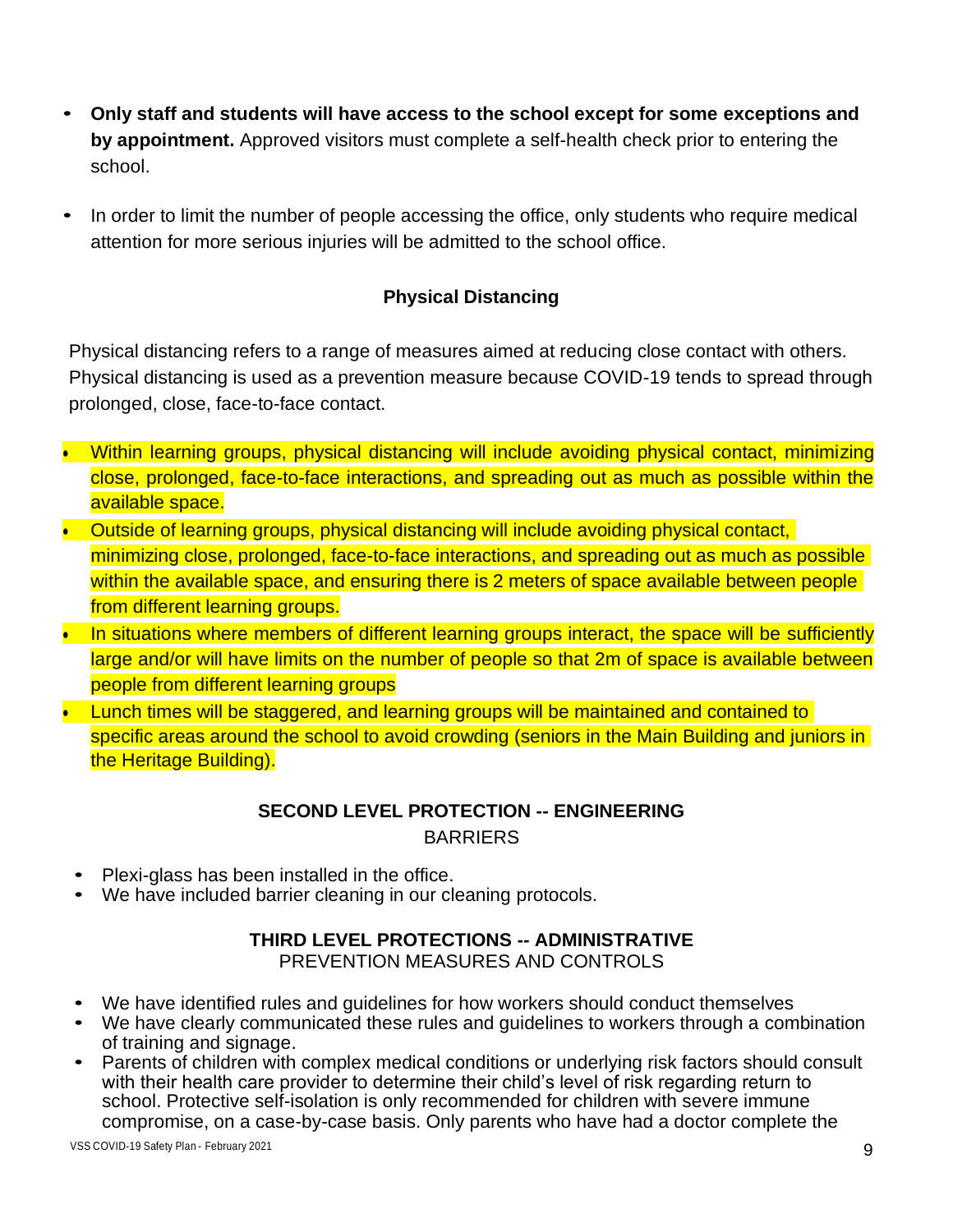'Immunocompromised Student/Family Member Form' will be permitted to access remote learning from the school.

• Parents who do not want to have their child attend in-person classes at a public or independent school have the option to register their child for online and distributed learning (based on program availability) or home-schooling.

#### **Parent Responsibilities**

- Monitor your child daily for symptoms. See school student checklist on Page 17.
- Don't send your child to school if they are sick. Anyone who is sick will not be allowed in school.
- Encourage your child to minimize physical contact with their friends.
- Parents/Guardians may not enter the school without specific permission and must enter wearing a mask.
- Ensure that you pick up your child at the end of the day on-time to reduce contact between learning groups outside of school.

#### **Student Responsibilities**

- Wash your hands frequently, including before coming to school and before and after eating and breaks.
- You will have access to hand sanitizer when hand washing is not available.
- Label your personal items and do not share them.

#### **Student & Staff Health Assessments**

#### **Stay Home When Required to Self-Isolate**

The following students, staff or other personas must stay home and self-isolate:

- o A person confirmed by public health as a case of COVID-19; or
- o A person confirmed by public health as a close contact of a confirmed case or outbreak of COVID-19; or
- o A person who has travelled outside of Canada in the last 14 days.

Anyone required to self-isolate will be supported by public health. Additional information is available from BCCDC.

#### **Stay Home When Sick**

**Staying home when sick** is one of the most important ways to reduce the introduction to and the spread of COVID-19 in schools. When COVID-19 is present in the community, the risk of introducing COVID-19 into schools is reduced if staff, students and parents/caregivers:

- o Perform a daily health check.
- o Stay at home when sick.
- o Get a health assessment and/or COVID-19 test when sick

These steps do not replace usual health care. Health questions can be directed to 8-1-1 or your health care provider.

#### **Daily Health Check**

VSS COVID-19 Safety Plan - February 2021 2001 2001 2002 12:00 2004 2007 2008 2009 2009 2009 2009 2009 2009 200 A daily health check is a tool to reduce the likelihood of a person with COVID-19 coming to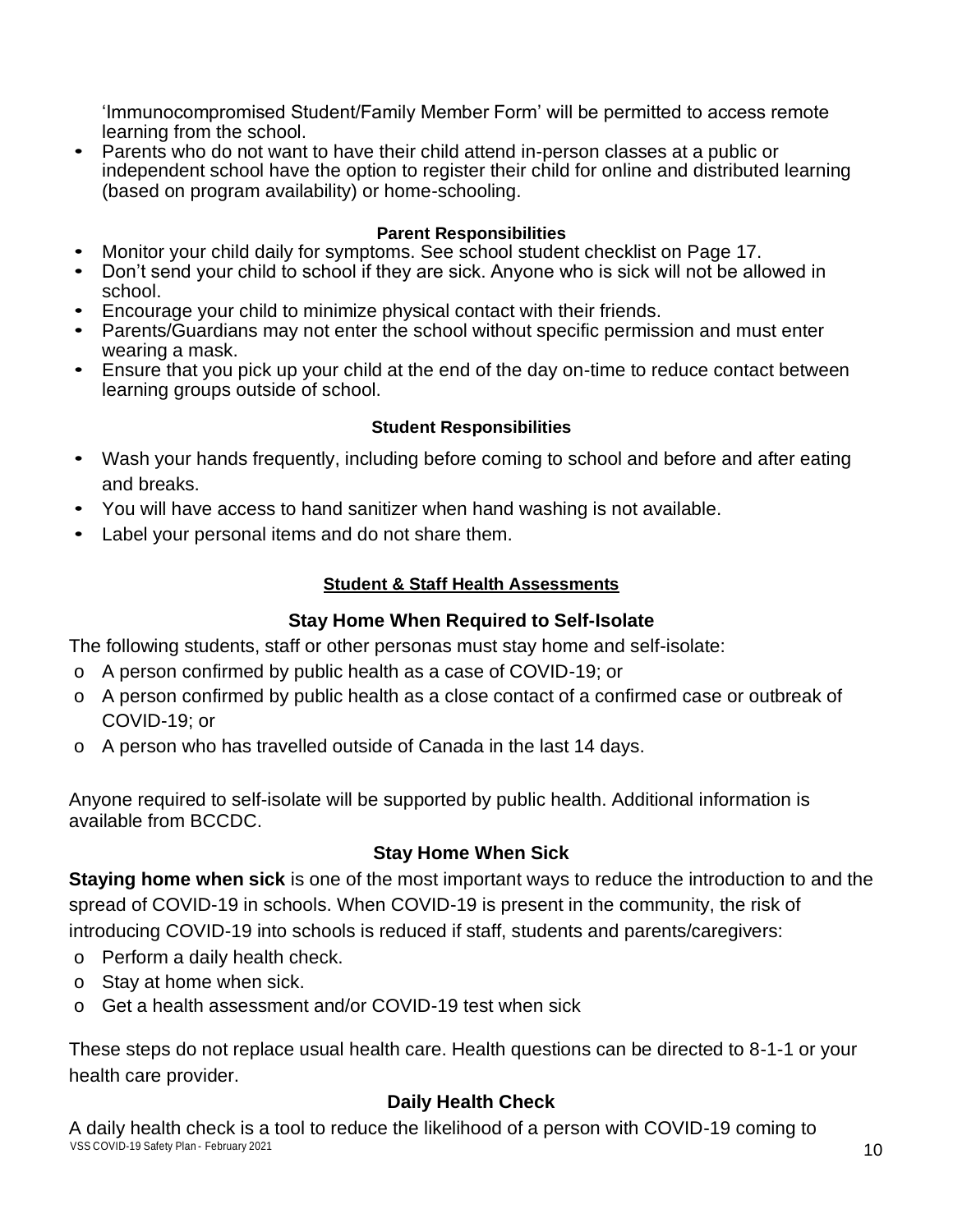school when they are infectious.

School administrators should ensure parents, caregivers, school staff and other adults routinely entering the school are aware of their responsibility to assess themselves daily for key symptoms of illness prior to entering the school.

Parents must evaluate their child's health each day prior to coming to school. Children who display any symptoms of a common cold, influenza, COVID-19, or other respiratory diseases, may not attend school. Students who have travelled outside Canada in the last 14 days, or who have been in contact with someone who travelled outside of Canada in the last 14 days, or have been in contact with someone who has been diagnosed with Covid-19 must stay home and selfisolate.

Staff and other adults should assess themselves daily for key symptoms of illness prior to entering the school.

Staff (including TTOCs and itinerant staff) must complete the online Daily Health Check each morning upon arrival. See the last page of this document.

There is no need for schools to verify that the health check has occurred every day, nor to require that parents submit a daily health check form to the school.

Students will be required to wash their hands prior to eating and drinking, after using the washroom, when moving between learning environments (inside to outside) and whenever requested to do so by staff. They will also be required to use hand sanitizer when appropriate and whenever requested to do so by staff. Students will be required to wash their hands upon entering the school and prior to departing at the end of the day.

## **Stay Home When New Symptoms of Illness Develop**

**Students and staff should stay at home** when new symptoms of illness develop. The key symptoms to watch for are fever, chills, cough, shortness of breath, loss of sense of smell or taste, nausea, vomiting and diarrhea.

- If the staff or student (or their parent) indicates that the symptoms are consistent with a previously diagnosed health condition and are not unusual for that individual, they may return to school. No assessment or note is required from a health care provider.
- For mild symptoms without fever, students and staff can monitor at home for 24 hours. If symptoms improve, they can return to school without further assessment.
- If symptoms include fever, or if after 24 hours, symptoms remain unchanged or worsen, seek a health assessment. A health assessment can include calling 8-1-1, a primary care provider like a physician or nurse practitioner or going to a COVID-19 testing center.

#### When a **COVID-19 test is recommended** by the health assessment:

• If the COVID-19 test is **positive**, the person should stay home until they are told by public health to end their self-isolation. In most cases this is 10 days after the onset of symptoms.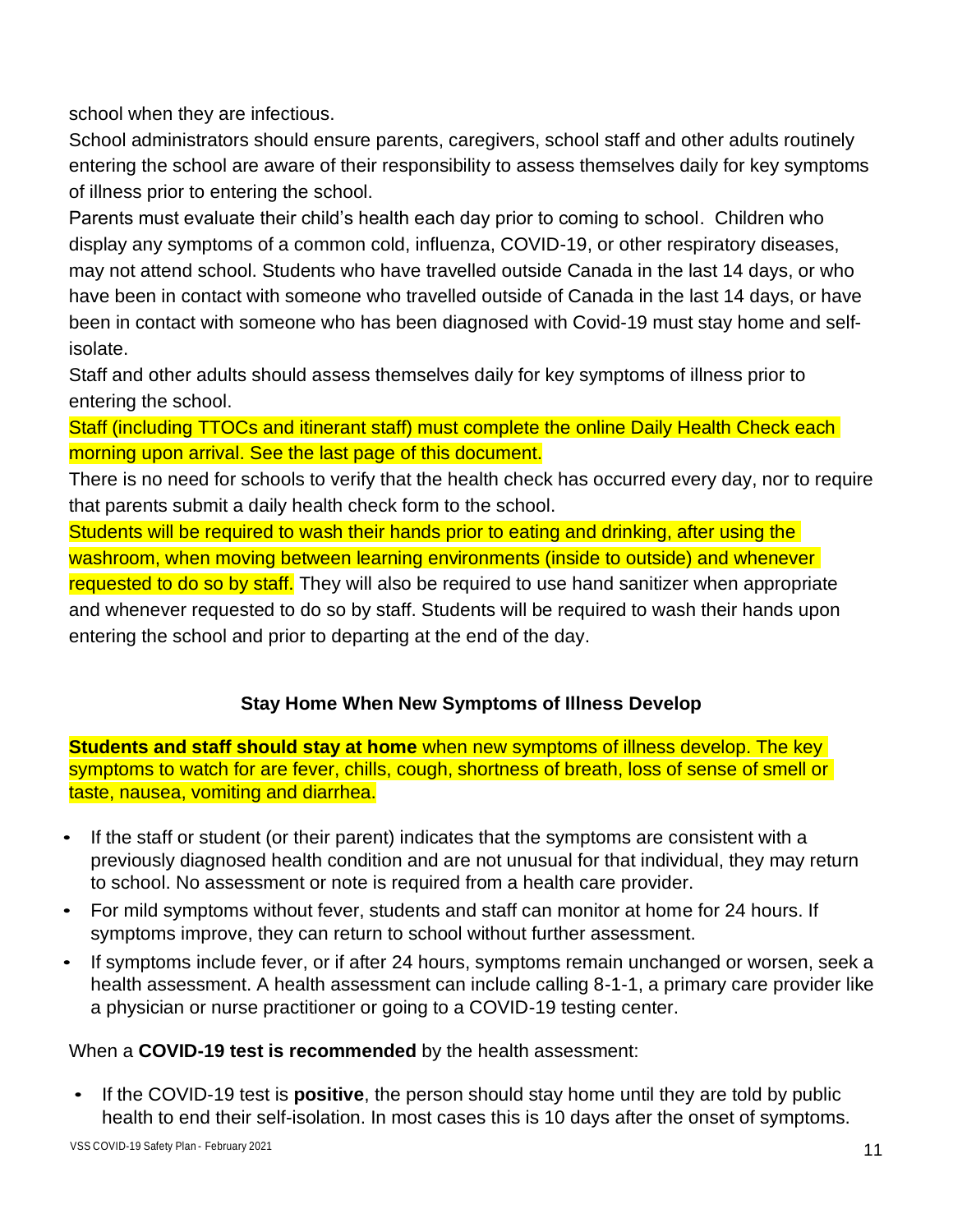Public health will contact everyone with a positive test.

- If the COVID-19 test is **negative**, the person can return to school once symptoms have improved and they feel well enough. Symptoms of common respiratory illnesses can persist for a week or more. Re-testing is not needed unless the person develops a new illness. BCCDC has information on receiving negative test results.
- If a **COVID-19 test is recommended but is not done** because the person or parent chooses not to have the test or a health assessment is not sought when recommended, and the

person's symptoms are not related to a previously diagnosed health condition, they should stay home from school until 10 days after the onset of symptoms, and then may return if feeling well enough.

- If a **COVID-19 test is not recommended** by the health assessment, the person can return to school when symptoms have improved, and they feel well enough. Testing may not be recommended if the assessment determines that the symptoms are due to another cause (i.e. not COVID-19).
- **The school does not require a health-care provider note** (i.e. a doctor's note) to confirm the health status of any individual, beyond those required to support medical accommodation as per usual practices.
- The BCCDC guidelines for schools are firm. If a student, staff member or any other adult has any symptoms of a cold, influenza, COVID-19, or any other infectious respiratory disease, they must not enter the school.
	- o Students, staff members and any other adult must stay home and self-isolate if they have:
		- Symptoms of COVID-19
		- Travelled outside Canada in the last 14 days
		- Identified as a close contact of a confirmed case or outbreak (this includes the children of essential service workers)
- Students and staff who experience seasonal allergies, or other COVID-19-like symptom that are related to an existing condition, can continue to attend school when they are experiencing these symptoms as normal
- If you notice a sudden change in the severity or type of symptoms, students and/or staff must remain at home and seek advice from a health-care provider

#### **School Routines**

- Staff and students will enter using the front entrance doors. All staff must complete the online Daily Health Check.
- Hallways are marked with "footprints" that remind staff and students of one-way movement through the school and physical distancing (see map near the end of this document). Signage will also be posted throughout the hallways as a reminder to maintain 2m of physical distance.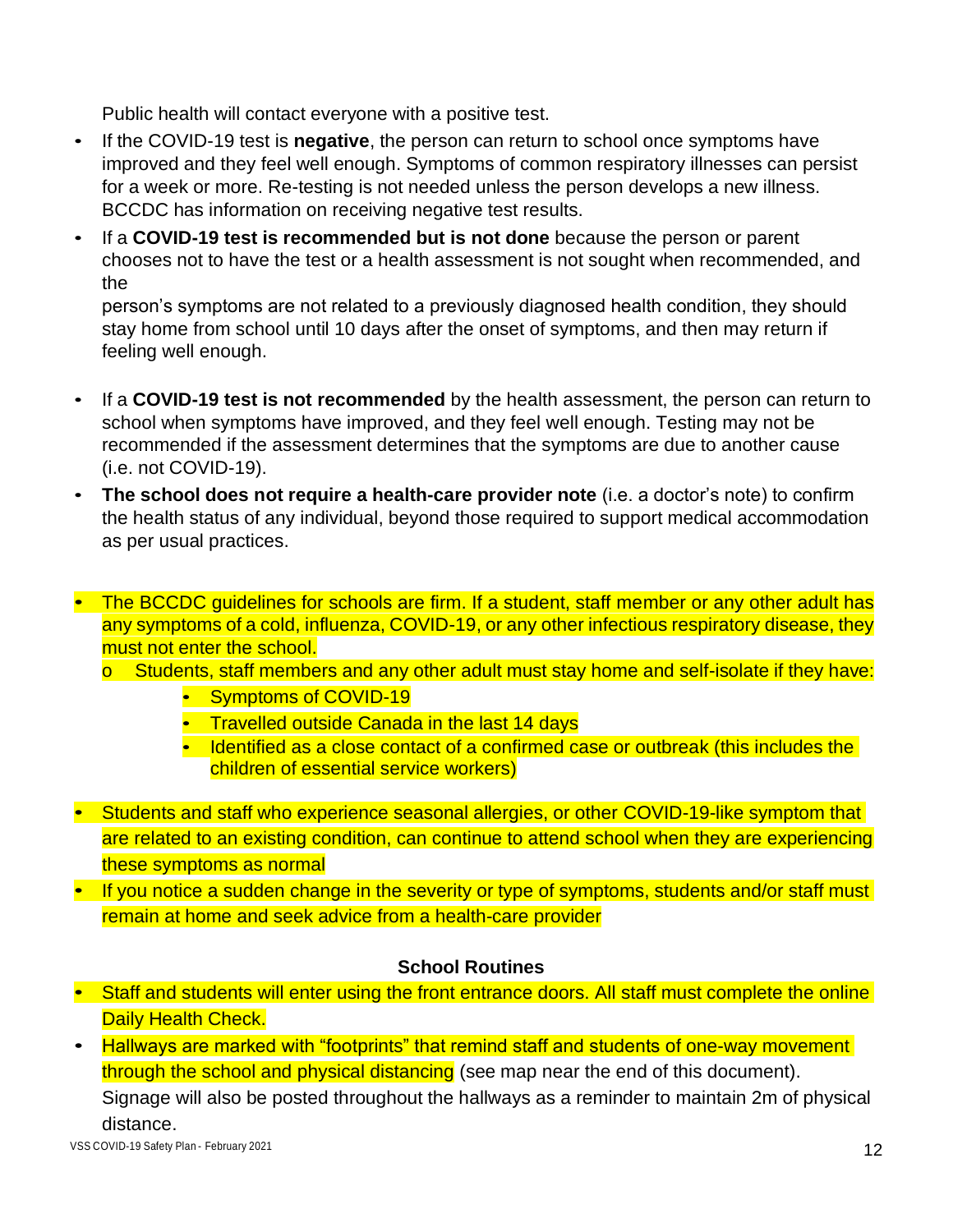- Itinerant Staff and TTOCs must sign in at the office (in photocopy room) after completing the Daily Health Check.
- Students will be required to practice physical distancing as much as possible throughout the day. Learning groups will be organized into a junior cohort and a senior cohort. Teachers and assigned SEAs will remain with their cohort for instructional and recreational purposes. Staff travelling between learning groups MUST maintain physical distancing and wear a mask.
- Supervision at lunchtime will be provided by PSWs and administration.
- The Music Teacher will abide by all the policies and protocols outlined in the Guidance for Music Classes in British Columbia During COVID-19 document
- In the classroom, excess furniture will be removed from the room to assist with physical distancing. Windows will be opened for additional ventilation and all desks will be facing the same way with appropriate distance between desks.
- Hand Washing and/or Sanitizing Stations will be in each classroom. Students will be encouraged not to share supplies.
- Students are required to bring a full water bottle to school each day as the hallway water fountain will not be available for use. Students can use the hallway filling station to refill water bottles. They will not be allowed to drink directly from the water fountains.
- Students may not touch any other student's food. All containers and student items must be taken home each day as per the mandate from the Ministry of Education, we will try and have students outdoors as much as possible. Therefore, students should come to school with appropriate outside wear.
- Students will be taken outside to learn when appropriate, always ensuring they are maintaining physical distancing.
- Students must be spaced apart from each other on breaks and when outside. Students may not play contact sports such as tag, soccer or basketball with other students.
- Students who display any symptoms of a common cold, influenza, COVID-19, or other respiratory diseases while in attendance at school will be separated from all students and school staff and placed in a supervised area. Parents will be contacted and asked to pick up their child as soon as possible. Staff and students will be required to wear a mask while waiting to leave the school.
- When accessing the photocopy room, staff must wash their hands prior to using the room, remove items, and then use hand sanitizer. The photocopier must also be wiped down with disinfectant (located in the photocopy room) after each use.
- Staff accessing common areas as designated above are asked to wash their hands upon entering the room or use hand sanitizer where appropriate.

#### **Student Drop Off/Outside**

- All persons when entering the school must use hand-sanitizer. Students will be required to wash their hands upon entering the school/portable
- Lunches are staggered between cohorts with 30-minute intervals in two designated areas.

#### **Hand Hygiene**

Rigorous hand washing with plain soap and water is the most effective way to reduce the spread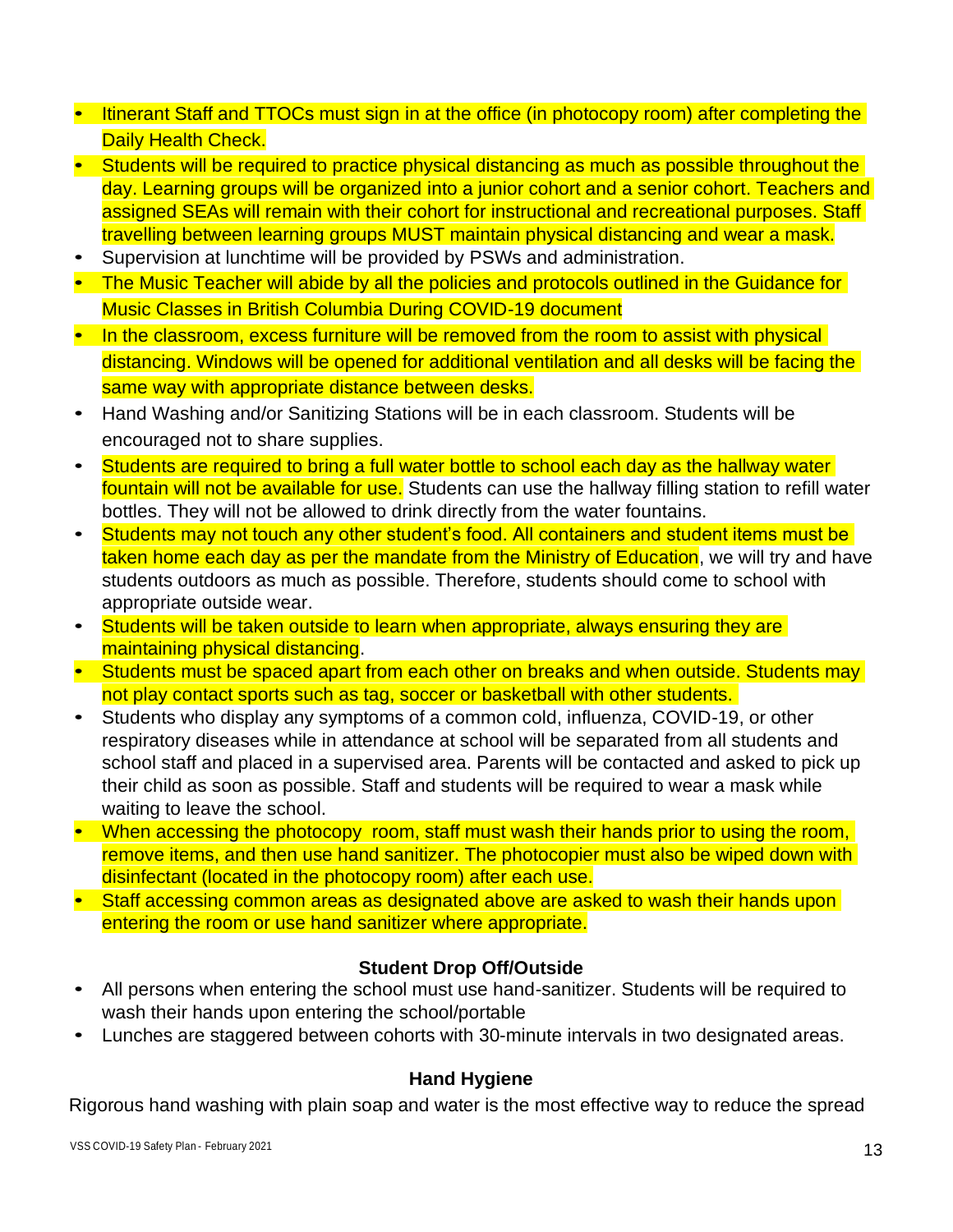of illness. Both students and staff can pick up and spread germs easily, from objects, surfaces, food and people. Everyone should practice diligent hand hygiene. Parents and staff can teach and reinforce these practices amongst students.

How to practice diligent hand hygiene:

- Wash hands with plain soap and water for at least 20 seconds. Antibacterial soap is not needed for COVID-19.
- If sinks are not available (e.g., students and staff are outdoors), use alcohol-based hand rub containing at least 60% alcohol.
- If hands are visibly soiled, alcohol-based hand rub may not be effective at eliminating respiratory viruses. Soap and water are preferred when hands are visibly dirty.

## **Respiratory Etiquette**

Students and staff should:

- Cough or sneeze into their elbow sleeve or a tissue. Throw away used tissues and immediately perform hand hygiene.
- Refrain from touching their eyes, nose or mouth with unwashed hands.
- Refrain from sharing any food, drinks, unwashed utensils, cigarettes, or vaping devices.
- In the staffroom, any appliance utilized needs to be wiped down with a disinfecting wipe after use. Also, staff must wipe down their eating area with a disinfecting wipe prior to leaving. All common dishes must be cleaned using the dishwasher. All common appliances must be wiped down after each use.
- Each classroom will have disinfecting spray/wipes to clean surfaces twice a day. Students will be asked to clean their surfaces using paper towels or disinfecting wipes. Supervisors will spray onto surfaces.
- School devices used by students must not to be shared. At the end of each day, prior to charging, the device must be wiped down using a disinfecting wipe by the supervisor. Staff can also instruct students to wipe down their devices after each use.
- Students are not to share school supplies.

## **Water Stations and Fountains**

Students and staff are encouraged to bring an individual, filled water bottle or other beverage container to school each day for their personal use to support hydration needs.

The re-filling water station can be used to re-fill personal containers, however water fountains where a person drinks directly from the spout have been closed.

## **Limit Use of Shared Items**

To ensure the number of items exchanged between multiple individuals are limited staff are asked to: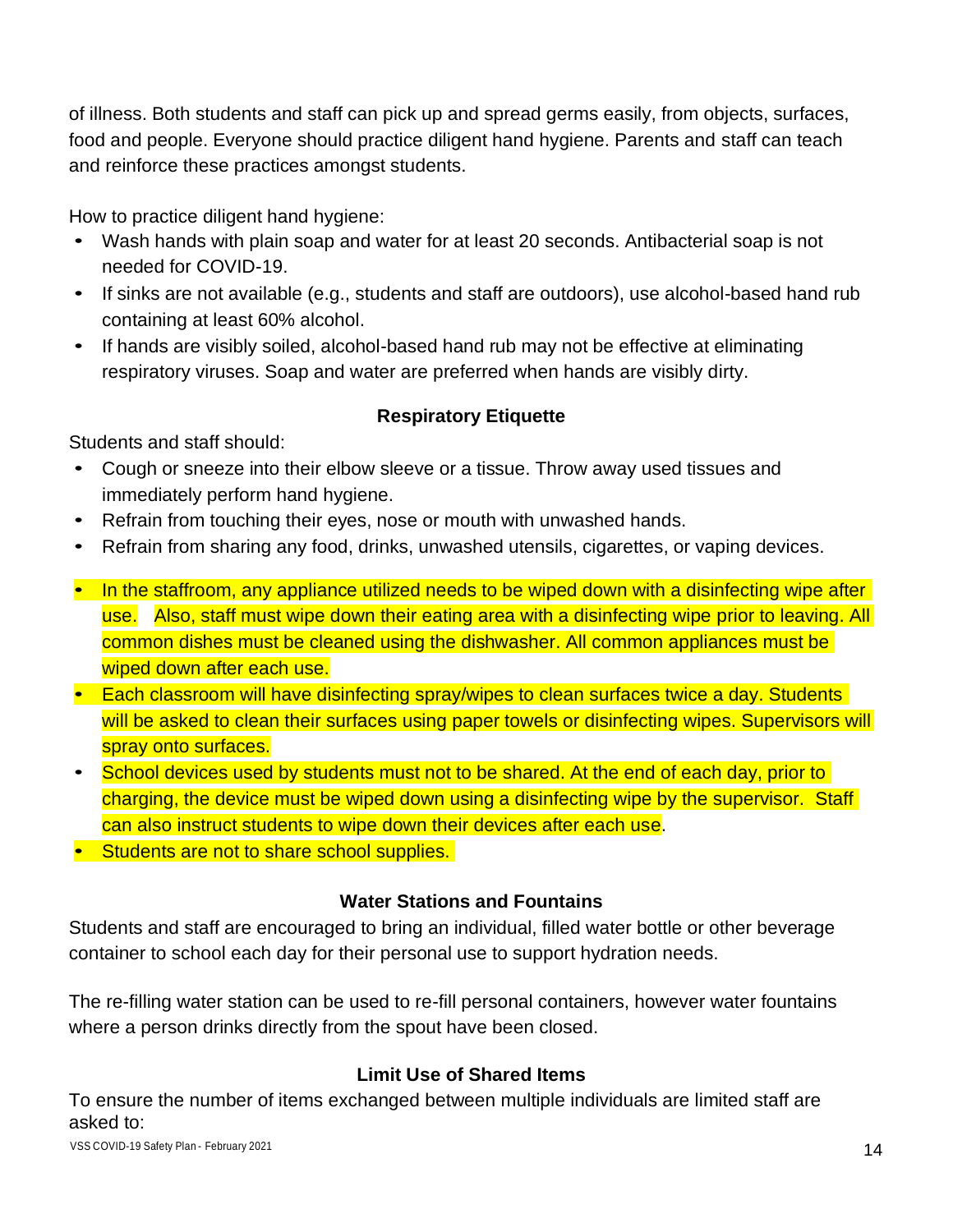- Limit the use of items shared by multiple staff and students
- Limit the use of shared items that are not easily cleaned
- Note that shared items must be cleaned by the staff who introduced the item(s) for use
- Limit the use of shared electronics and keyboards
- Limit the sharing of pens, pencils and other school supplies including electronic devices
- Assign students a set of school supplies such as pens, pencils, etc. for their individual use
- Limit the use of shared manipulatives
- Limit the use of plush or porous toys/equipment
- Enforce 'no food sharing' policies
- No staff or students are to share water bottles and are encouraged to bring their own utensils and dishes
- Advise parents/guardians to only send essential objects to school. Items sent from home are not to be shared and will not be cleaned or disinfected at school.

#### **Manipulatives and Equipment**

The following control measures should be applied to the use of manipulatives and equipment:

- Shared manipulatives are to be minimized
- Consider assigning sets of individual manipulatives where feasible
- If shared manipulatives are used by multiple users, staff overseeing the activity will be responsible for cleaning and disinfecting the used manipulatives twice a day. This will include washing with soap and water if soiled and then applying disinfecting products and letting dry.
- Itinerant Staff and TTOCs should use the designated desk and chair in their workspace. These should be disinfected at the end of their day.

## **Visitor Access**

- Visitor access during school hours will be prioritized to students, staff and support staff including Drug and Alcohol Counselors, Occupational Therapists, School Psychologists, Community Health Nurse, etc., that benefit student learning and well-being.
- All visitors will be required to complete a self-health check prior to entering the building and complete a sign in sheet that keeps track of dates, names, and contact information of any visitor who entered the facility.
- All visitors are required to wear a face mask.
- Visitors needing access to the office will be required to contact the school prior to visiting and make an appointment.
- Parents/Guardians dropping off lunches or forgotten supplies will be required to leave them in clearly labelled containers outside the office.
- There will be no after hours community use of facilities.
- All visitors will be reminded to maintain:
	- o Diligent hand hygiene
	- o Respiratory etiquette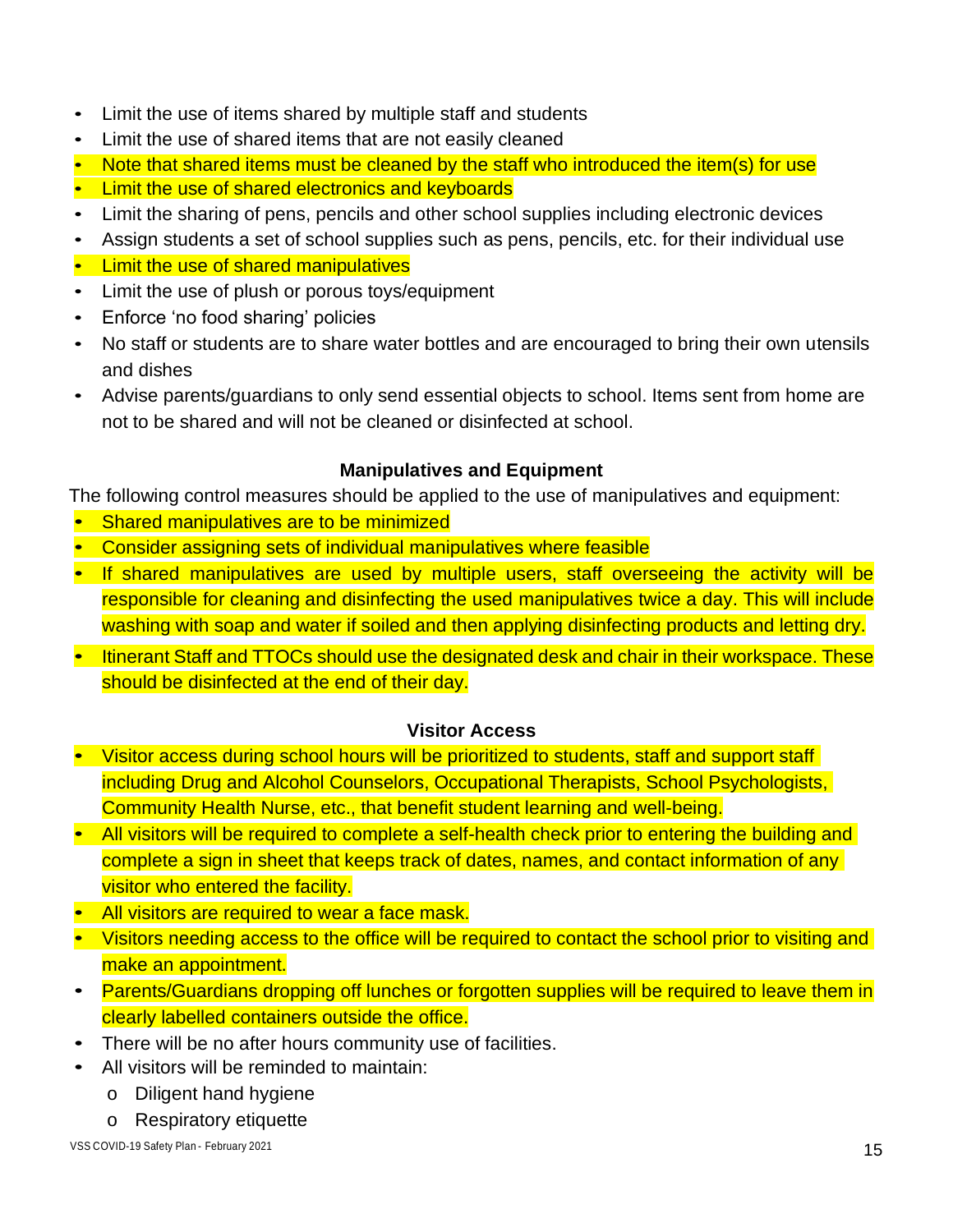- o Physical distancing among older youth and adults
- o Ensuring participants stay home if they are feeling ill
- o Where possible, limiting building access to only those areas required for the purpose of the activity
- o Cleaning protocols to be completed prior to students and staff re-entering the space.

#### **FOURTH LEVEL PROTECTIONS: PERSONAL PROTECTIVE EQUIPMENT (PPE)**

#### **Wearing Masks**

Although personal protective equipment (including masks) is the lowest level on the hierarchy of infection prevention and exposure control measures, it can provide an additional layer of protect when more effective measures are not feasible. Non-medical masks and face coverings have a role to play in preventing the spread of COVID-19. They provide some protection to the wearer and to those around them. Where physical distancing in not possible, we will reduce the risk of transmission by examining the following:

- Proximity
- Duration
- Number of people interacting

Those wearing masks must still maintain physical distancing whenever possible. There must be no crowding or congregating of people, even if masks are worn. Masks should not be used in place of other safety measures detailed in this document.

All K-12 staff are required to wear a mask or a face shield (in which case a mask should be worn in addition to the face shield) in schools – both within and outside their learning groups, except when:

- o Sitting in or standing at their seat or desk/workstation in a classroom or learning space
- o There is a barrier in place
- o Eating or drinking.

Exceptions will also be made for staff who cannot tolerate masks (e.g. health or behavioral reasons.) Schools must NOT require a health-care provider note (i.e. doctor's note) to confirm if staff cannot wear a mask.

All Grade 8 and 9 students are required to wear a mask or a face shield (in which case a mask should be worn in addition to the face shield) in schools – both within and outside their learning groups, except when:

- o Sitting in or standing at their seat or desk/workstation in a classroom or learning space
- o There is a barrier in place
- o Eating or drinking.

Exceptions will also be made for students who cannot tolerate masks (e.g. health or behavioral reasons.) Schools must NOT require a health-care provider note (i.e. doctor's note) to confirm if student cannot wear a mask.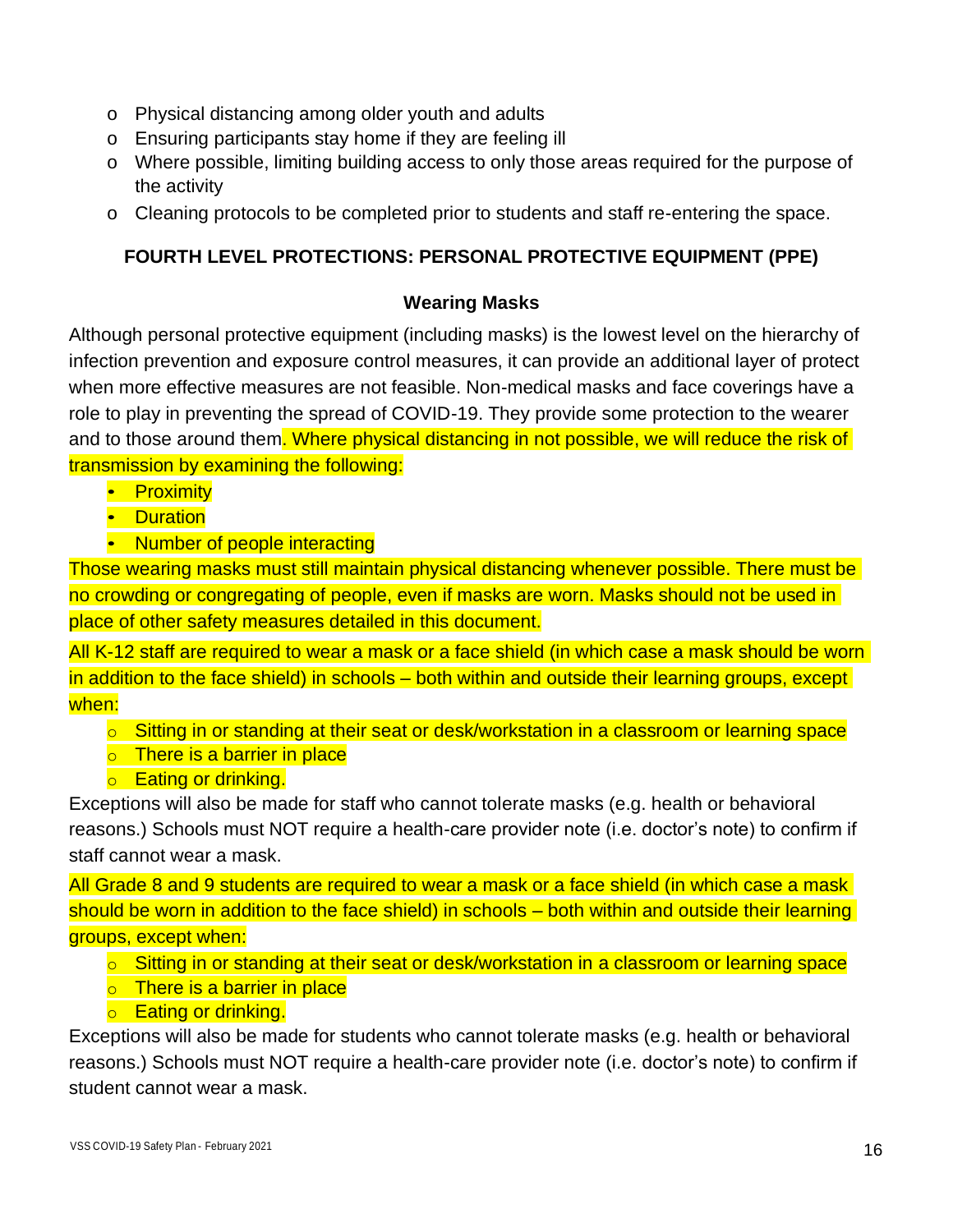If a student or staff member develops symptoms while at school, they must wear a mask while they are preparing to go home.

#### **Face Shields**

Face shields are a form of eye protection for the person wearing it. They may not prevent the spread of droplets from the wearer. Face shields should not be worn in places of masks. A mask must be worn in addition to the face shield. Face shields have been purchased and are available for use by staff, if so desired

## **FIFTH LEVEL: CLEANING PROTOCOLS**

## REDUCE THE RISK OF SURFACE TRANSMISSION THROUGH EFFECTIVE CLEANING AND HYGIENE PRACTICES

#### **Definitions**

**Cleaning**: the physical removal of visible soiling. Cleaning removes, rather than kills, viruses and bacteria. It is done with water, detergents and steady friction from a cleaning cloth. All visibly soiled surfaces should be cleaned before being disinfected.

**Disinfection**: the killing of viruses and bacteria. A disinfectant is only applied to objects; never on the human body.

- We have reviewed the information on cleaning and disinfecting surfaces.
- Our workplace has enough handwashing facilities on site for all our workers. Handwashing locations are visible and easily accessed.
- We have policies that specify when workers must wash their hands and we have communicated good hygiene practices to workers. Frequent handwashing and good hygiene practices are essential to reduce the spread of the virus.
- We have implemented cleaning protocols for all common areas and surfaces e.g. washrooms, tools, equipment, shared tables, desks, light switches and door handles. This includes the frequency that these items must be cleaned (number of times per day) as well as the timing (before and after shift, after lunch, after use)
- Workers who are cleaning have adequate training and materials.
- We have removed unnecessary tools and equipment to simplify the cleaning process.

Regular cleaning and disinfection are essential to preventing the transmission of COVID-19 from contaminated objects and surfaces. Schools should be cleaned and disinfected in accordance with the BCCDC's Cleaning and Disinfectants for Public Settings document.

This includes:

• General cleaning and disinfecting of the premises should occur at least once a day. This will happen at the end of the school day.

VSS COVID-19 Safety Plan - February 2021 2002 120 AM SERVER COVID-19 Safety Plan - The Server Covid-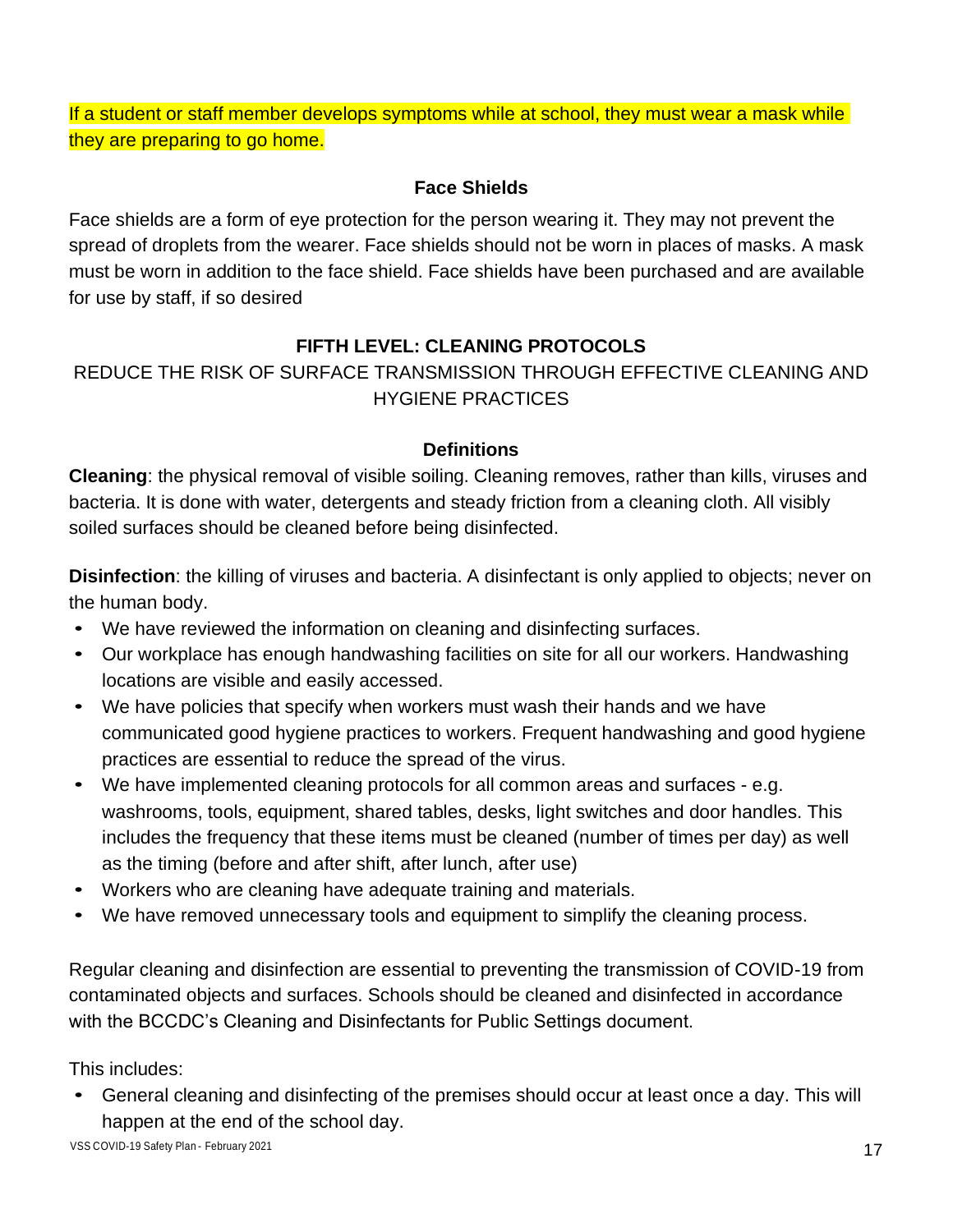- At the end of each week, the custodian will perform bio-misting to facilitate a disinfecting of surfaces.
- Frequently-touched surfaces should be cleaned and disinfected at least twice a day (one taking place after school hours). These include door knobs, light switches, toilet handles, tables, desks, and chairs. This will happen at by the custodian.
- Shared equipment/ manipulatives must be cleaned/disinfected by the staff using them prior to returning to them to where they are stored.
- When utilizing common areas such as the library, gym, sensory room, etc., upon leaving, the supervising staff must wipe down all used equipment and surfaces with disinfectant wipes. These rooms will be thoroughly cleaned and sanitized at the end of each day.
- When at all possible, the PE teacher will alternate the use of PE equipment to allow for sufficient time to disinfect equipment between learning groups. All PE equipment will be cleaned and sanitized after each use—students can assist in this process.
- Clean and disinfect any surface that is visibly dirty.
- Use common, commercially-available detergents and disinfectant products and closely follow the instructions on the label.
- Limit items that are not easily cleaned (e.g., fabric or soft items). All shared manipulatives and toys will be cleaned once every 24 hours.
- Empty garbage containers daily.
- Wear disposable gloves when cleaning blood or body fluids (e.g., runny nose, vomit, stool, urine). Wash hands before wearing and after removing gloves.

## **Curriculum, Programs and Activities**

All curriculum, programs and activities will operate in alignment with provincial K-12 health and safety guidelines.

#### **Field Trips – Stage 2**

- Field trip locations must provide supervisors with their COVID-19 operating plan and ensure it does not conflict with the school's plan.
- The use of parent volunteers for supervising students is NOT permitted during stages 2 to 4
- Field trips to outdoor locations are preferable
- No overnight field trips at this time.

#### **Music Programs**

- Staff and students must wear masks while singing
- Physical contact is minimized for those within the same learning group, and students and staff are spaced as far apart as possible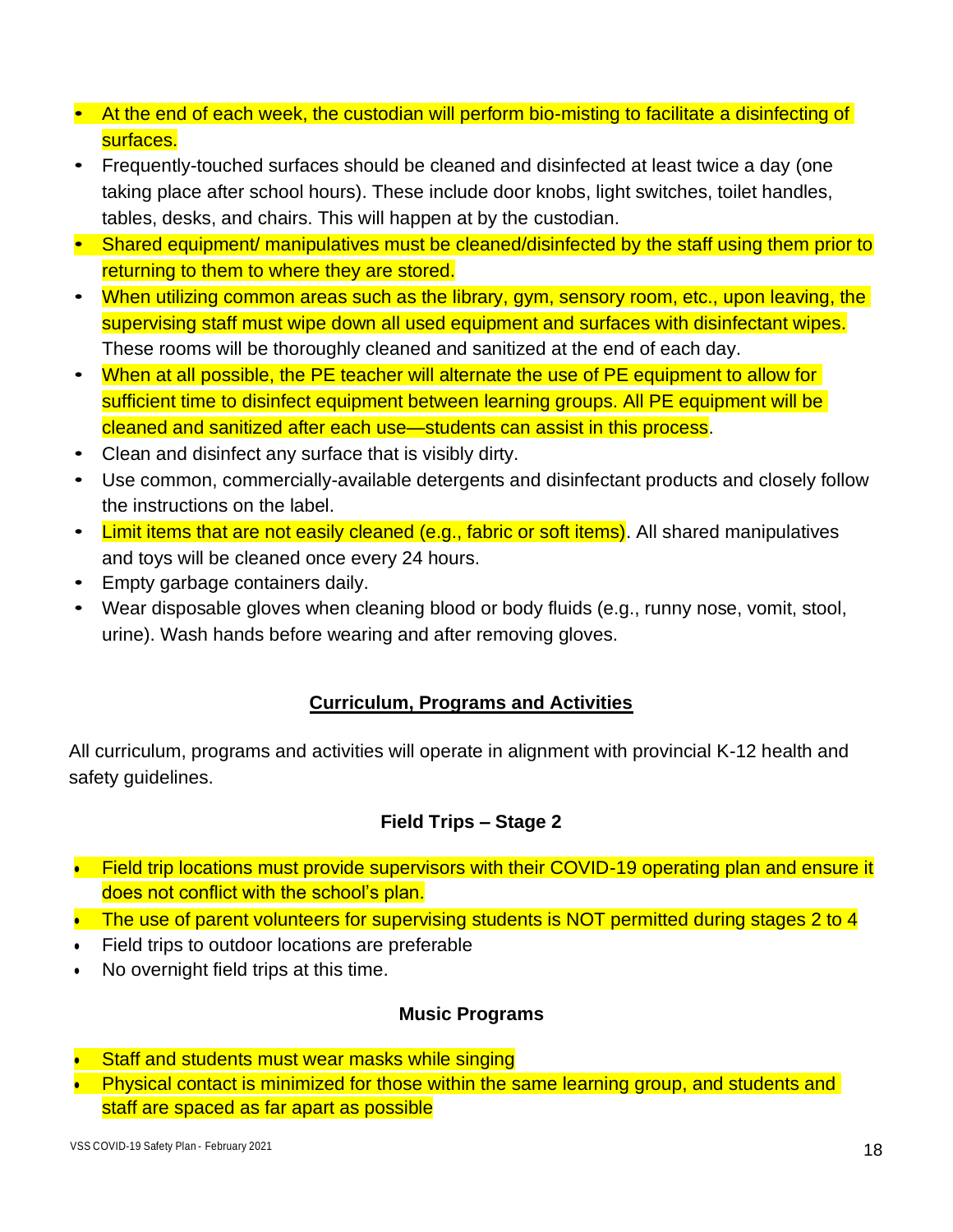- Physical distance (2m) must be maintained for staff and students when interacting outside of their learning groups
- No in-person inter-school competitions/performances/events will occur at this time
- Shared equipment will be cleaned and disinfected as per the quidelines
- Music education will be delivered in line with the Guidance for Music Classes inBC [DuringCOVID-](https://drive.google.com/file/d/1KG2rE1rU-NENxbQsuYN20xnM9TBlNn3Z/view) [19](https://drive.google.com/file/d/1KG2rE1rU-NENxbQsuYN20xnM9TBlNn3Z/view)

#### **Physical and Health Education (PHE)**

- We will create space between students and staff and encourage outdoor activities and programs as much as possible.
- Staff are required to wear masks during PHE classes when they are indoors
- For high-intensity exercise activities (that significantly increase respiration rates), students and/or equipment will be spaced 2 meters apart.
- Wearing masks during high intensity exercise is left to personal choice, however masks cannot replace the need for 2 meters between students and/or equipment
- For low intensity exercise activities, students are required to wear masks when they are indoors.
- Shared equipment will be cleaned and disinfected between cohorts as per the cleaning and disinfecting guidelines.
- PE teacher will utilize outdoor spaces as whenever possible

## **Library Use/Access**

At this time, there is no evidence that the COVID-19 virus is transmitted via textbooks, paper or other paper-based products. As such, there is no need to limit the distribution or sharing/return of books or paper-based educational resources to students because of COVID-19.

- The school learning commons will be open and book exchange will occur during Stages 1 to 4
- Students will hand-sanitize upon entering the library and leaving the library
- Students will remain in their learning groups, including during lunch breaks
- Students will bring their personal school supplies for classes
- Hand sanitizer must be used before and after using the book check in/out ipad/sheet in the library.
- Tables will be cleaned/sanitized between cohorts.
- Windows are to be opened to allow for additional circulation
- Grade 8 and 9 students are to wear masks while in the library

## **School Sports**

• School sports, programs and activities (e.g. intramurals and games) will occur if the activities do not involve prolonged physical contact (i.e. physical contact beyond a brief moment).

• Sports/activities will be adapted as needed to reduce physical contact.

VSS COVID-19 Safety Plan - February 2021 **19 September 2006** 19 November 2008 19 November 2009 19 November 2009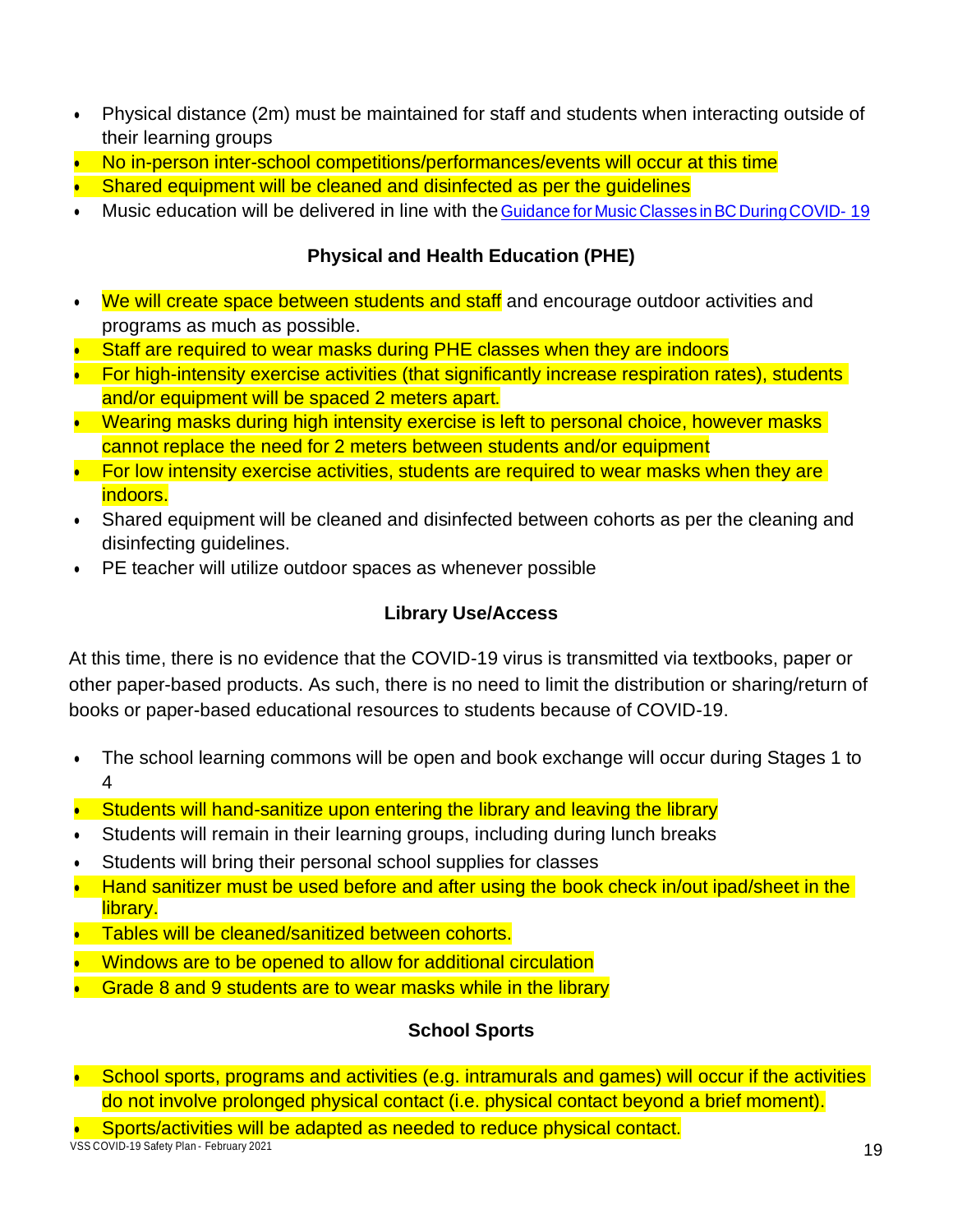- No spectators will be in attendance aside from the participants.
- Masks will be worn by staff and other adults when indoors
- For high-intensity exercise activities (that significantly increase respiration rates), students and/or equipment will be spaced 2 meters apart.
- Wearing masks during high intensity exercise is left to personal choice, however masks cannot replace the need for 2 meters between students and/or equipment
- For low intensity exercise activities, students are required to wear masks when they are indoors.
- Shared equipment will be cleaned and disinfected between cohorts as per the cleaning and disinfecting quidelines.
- Sports activities will be held outside whenever possible
- No in-person inter-school competitions/events will occur at this time

#### **Protecting Mental Health**

Workers in the workplace may also be affected by the anxiety and uncertainty created by the COVID- 19 outbreak. It's important to remember that mental health is just as important as physical health, and to take measures to support mental well-being. Here are some resources that can assist with maintaining mental health in the workplace during this time.

[COVID-19 Psychological First Aid Service: Information and Signup \(](https://www.psychologists.bc.ca/covid-19-resources)British Columbia Psychological Association) – Free virtual counselling provided by registered psychologists.

[COVID-19:StayingWellInUncertainTimes](https://cmha.bc.ca/covid-19/) (Canadian Mental Health Association – B.C.) – Tips and information on how to reduce and manage anxiety in the workplace due to the COVID-19 outbreak. Managing COVID-19 Stress, Anxiety and Depression (Ministry of Mental Health and Addictions)

- Tips and resources on things we can do as individuals and collectively to deal with stress and support one another during these challenging times.

[Mental Health and Psychosocial Considerations During COVID-19 Outbreak \(](https://www.who.int/docs/default-source/coronaviruse/mental-health-considerations.pdf)World Health

Organization) – These mental health considerations were developed by the WHO's Department of Mental Health and Substance Use as messages targeting different groups to support for mental and psychosocial well-being during COVID-19 outbreak.

Mental Health and COVID-10 (Conference Board of Canada) – Videos on different aspects of mental health, including coping with anxiety, job loss, and dealing with isolation.

[TakingCareofYourMentalHealth\(](https://www.canada.ca/en/public-health/services/diseases/2019-novel-coronavirus-infection/mental-health.html)COVID-19) (Public Health Agency of Canada) – Tips and resources for taking care of your mental health during the COVID-19 outbreak.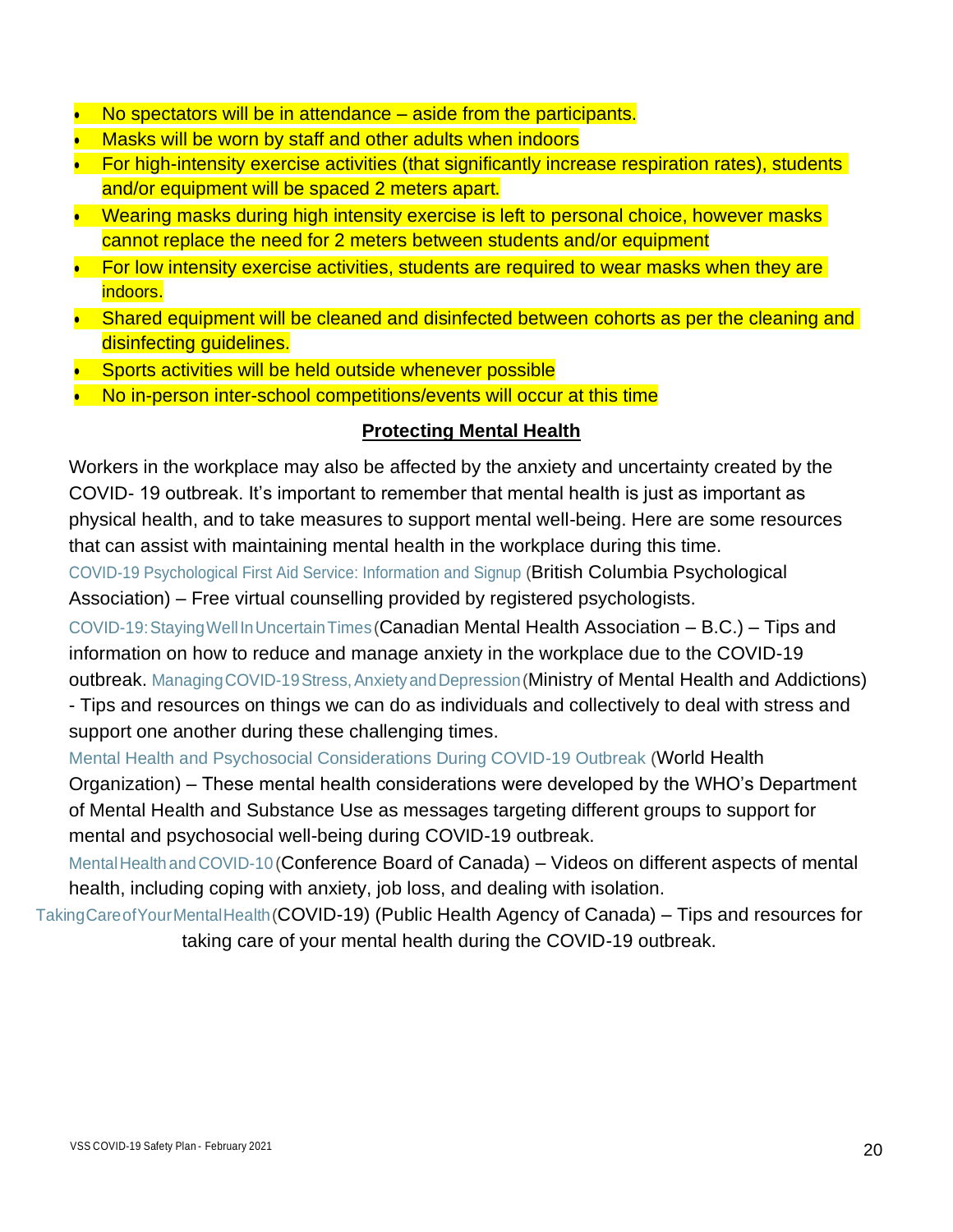#### **VANGUARD SECONDARY SCHOOL**

**FEBRUARY 2021**

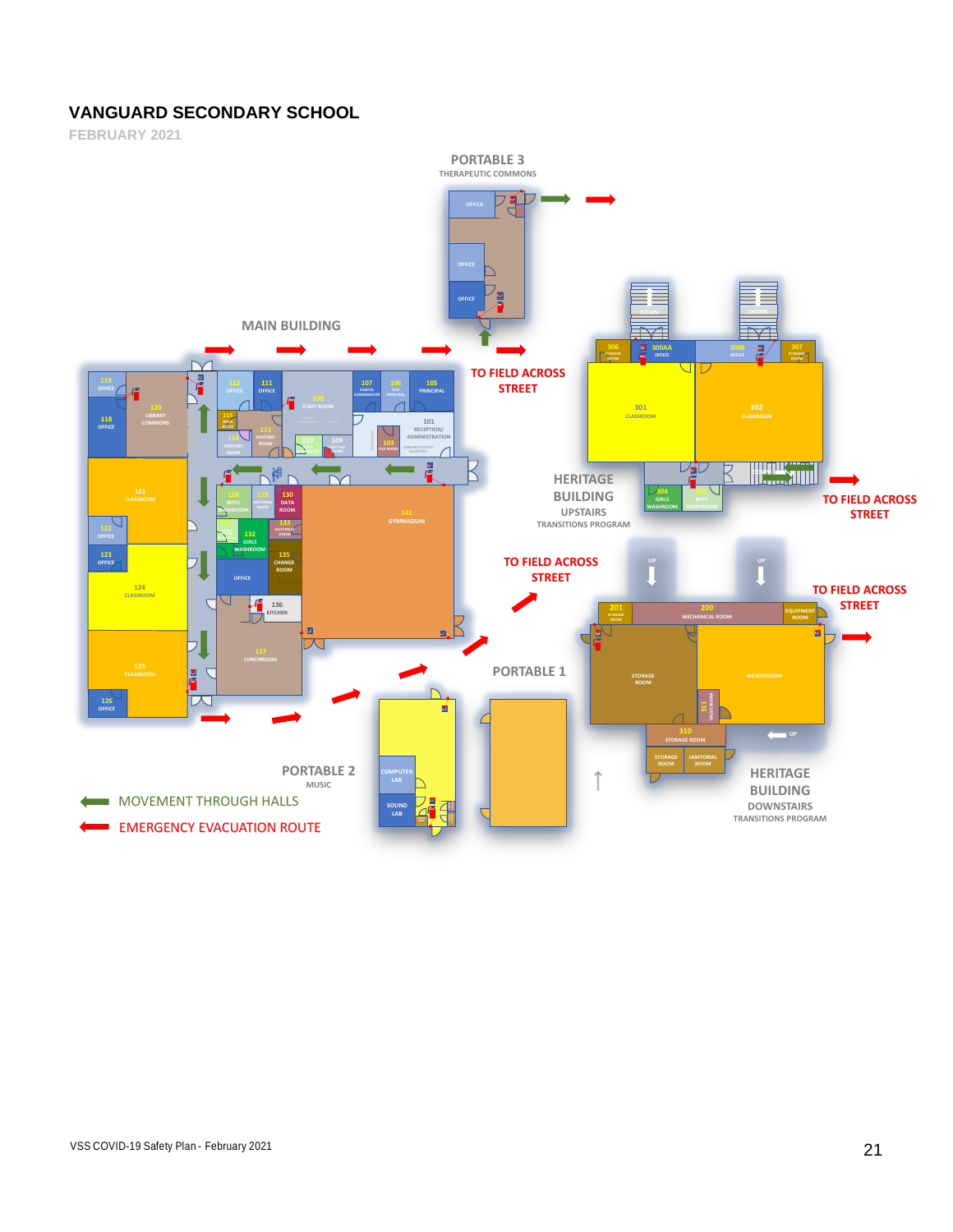Public Health Actions if a Staff, Student or Other Person Who Has Been in the School is a Confirmed COVID-19 Case



Confirmed close contacts are determined based on the length of time of exposure and nature of the interaction. Only public health can determine who is a close contact.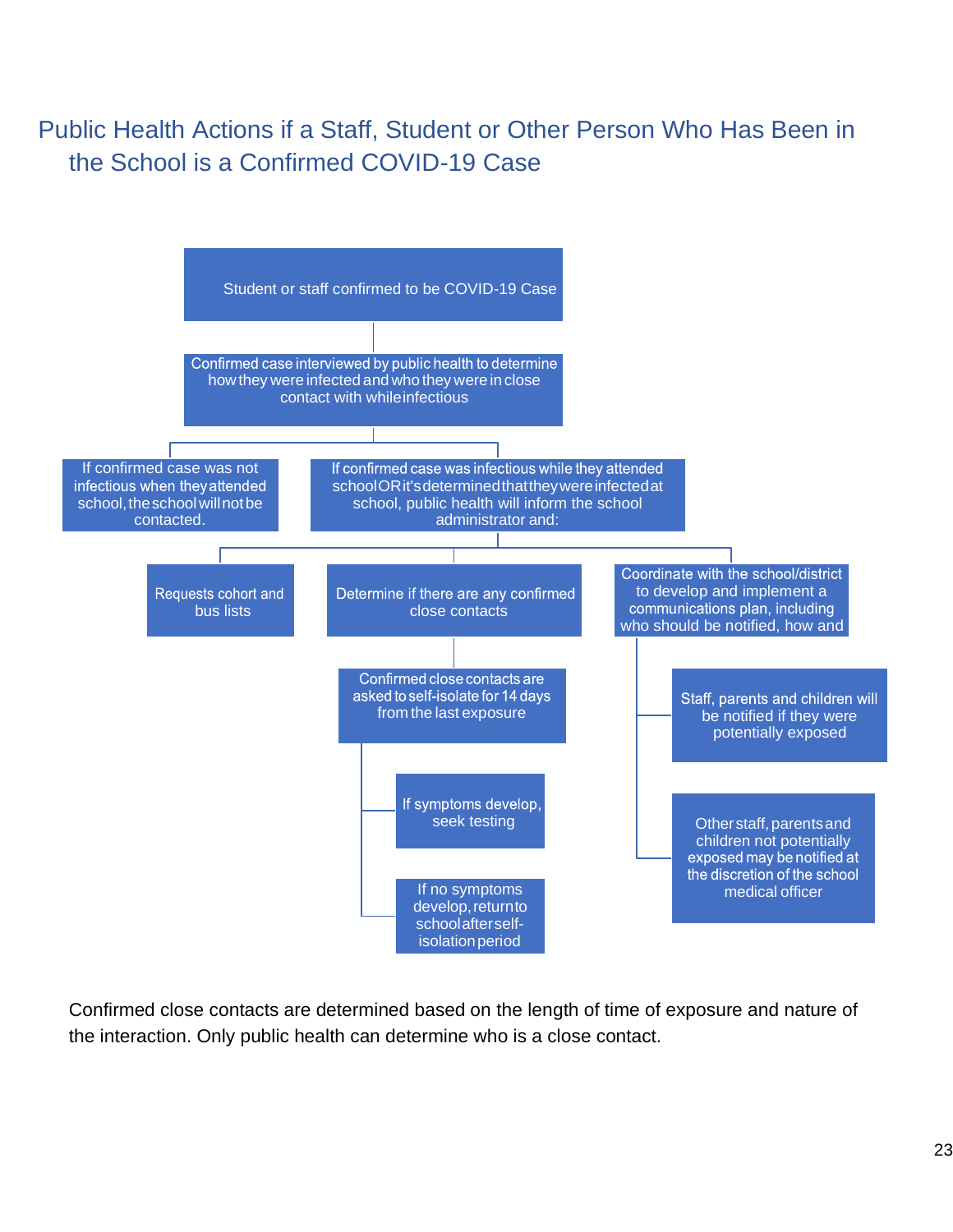# Daily Health Check Example (For students and visitors)

The following is an example of a daily health check to determine if you should attend school that day.

| Daily Health Check                                                                         |                                                                      |                   |     |
|--------------------------------------------------------------------------------------------|----------------------------------------------------------------------|-------------------|-----|
| 1. Key Symptoms<br>οf<br>Illness*                                                          | Do you have any of the following new key<br>symptoms?                | <b>CIRCLE ONE</b> |     |
|                                                                                            | Fever                                                                | <b>Yes</b>        | No. |
|                                                                                            | Chills                                                               | Yes               | No. |
|                                                                                            | Cough or worsening of chronic cough                                  | Yes.              | No. |
|                                                                                            | Shortness of breath                                                  | Yes               | No. |
|                                                                                            | Loss of sense of smell or taste                                      | Yes               | No. |
|                                                                                            | Diarrhea                                                             | Yes               | No. |
|                                                                                            | Nausea and vomiting                                                  | <b>Yes</b>        | No. |
| 2. International<br>Travel                                                                 | Have you returned from travel outside Canada in<br>the last 14 days? |                   | No  |
| Areyouaconfirmedcontactofaperson<br>3. Confirmed<br>Contact<br>confirmed to have COVID-19? |                                                                      | Yes               | No  |

If you answered "YES" to one of the questions included under 'Key Symptoms of Illness' (excluding fever), you should stay home for 24 hours from when the symptom started. If the symptom improves, you may return to school when you feel well enough. If the symptom persists or worsens, seek a health assessment.

If you answered "YES" to two or more of the questions included under 'Symptoms of Illness' or you have a fever, seek a health assessment. A health assessment includes calling 8-1-1, or a primary care provider like a physician or nurse practitioner. If a health assessment is required, you should not return to school until COVID-19 has been excluded and your symptoms have improved.

**When a COVID-19 test is recommended** by the health assessment:

If the COVID-19 test is positive, you should stay home until you are told by public health to end self-isolation. In most cases this is 10 days after the onset of symptoms. Public health will contact everyone with a positive test.

**If the COVID-19 test is negative**, you can return to school once symptoms have improved and you feel well enough. Symptoms of common respiratory illnesses can persist for a week or more. Re-testing is not needed unless you develop a new illness.

**If a COVID-19 test is recommended** but is not done because you choose not to have the test, or you do not seek a health assessment when recommended, and your symptoms are not related to a previously diagnosed health condition, you should stay home from school until 10 days after the onset of symptoms, and then you may return if you are feeling well enough.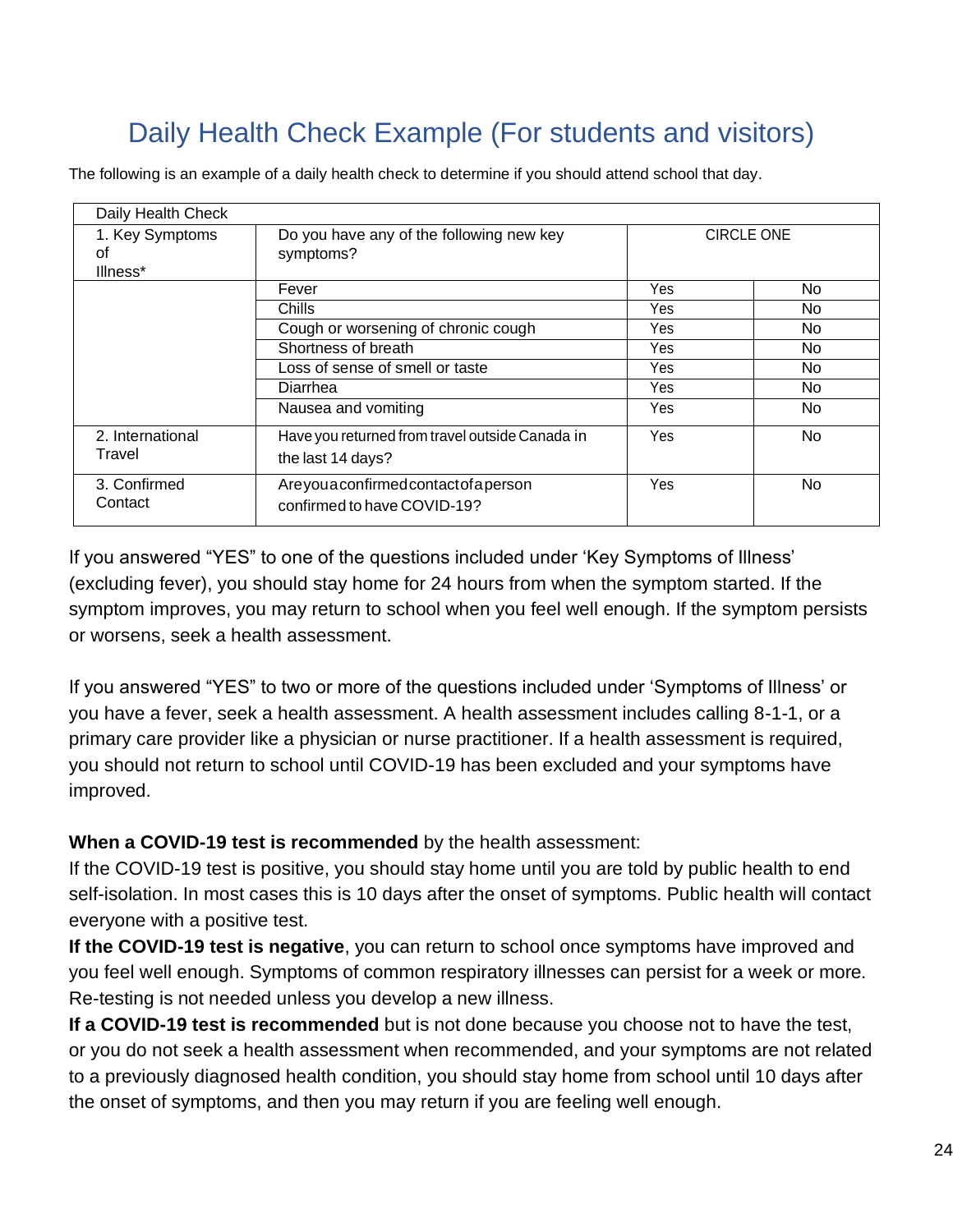**If a COVID-19 test is not recommended** by the health assessment, you can return to school when symptoms improve and you feel well enough. Testing may not be recommended if the assessment determines that the symptoms are due to another cause (i.e. not COVID-19). If you answered "YES" to questions 2 or 3, use the [COVID-19 Self-Assessment Tool t](https://bc.thrive.health/)o determine if you should seek testing for COVID- 19.

A health-care providers' note (i.e. a doctor's note) should not be required to confirm the health status of any individual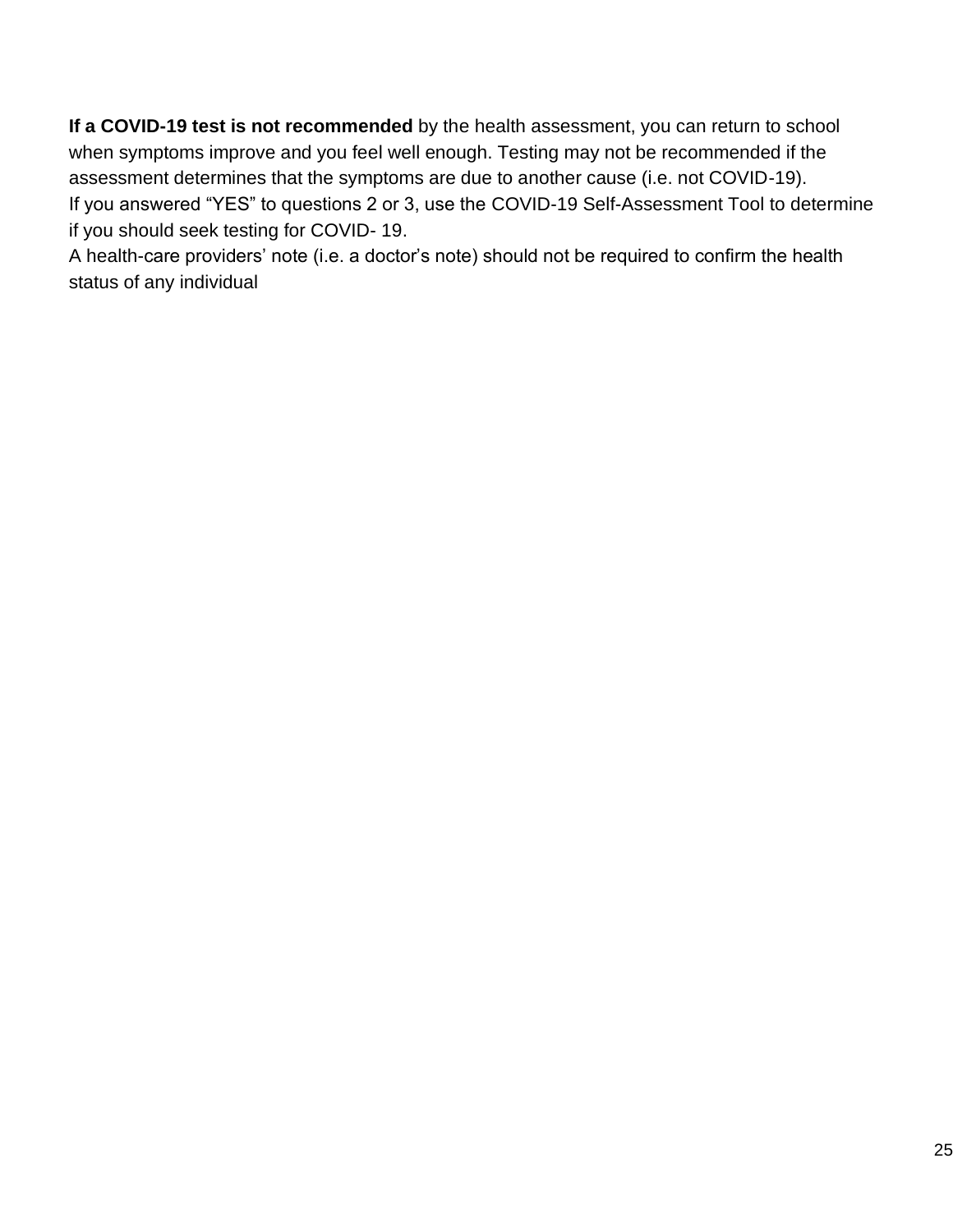## WhattoDoifaStudentorStaffMemberDevelopsSymptomsat **School**

| <b>Develops Any New Symptoms of Illness At</b><br><b>School</b>                                                                                                                                                                                                                                                                                                                                                                                                                                                                                                                                                                                                                                                                                                                                                                                                                                                                                                                                                                                                                                                                                        |
|--------------------------------------------------------------------------------------------------------------------------------------------------------------------------------------------------------------------------------------------------------------------------------------------------------------------------------------------------------------------------------------------------------------------------------------------------------------------------------------------------------------------------------------------------------------------------------------------------------------------------------------------------------------------------------------------------------------------------------------------------------------------------------------------------------------------------------------------------------------------------------------------------------------------------------------------------------------------------------------------------------------------------------------------------------------------------------------------------------------------------------------------------------|
| Staff must take the following steps:<br>Immediately separate the symptomatic student from<br>others in a supervised area.<br>2. Contact the student's parent or caregiver to pick<br>them up as soon as possible.<br>Where possible, maintain a 2-metre distance from<br>the<br>illstudent. If not possible, staff should wear a non-<br>medical mask or face covering if available and<br>tolerated, or use a tissue to cover their nose and<br>mouth.<br>Provide the student with a non-medical mask or<br>tissues to cover their coughs or sneezes. Throw<br>away used tissues as soon as possible and perform<br>hand hygiene.<br>5. Avoid touching the student's body fluids (e.g.,<br>mucous, saliva). If you do, practice diligent hand<br>hygiene.<br>Once the student is picked up, practice diligent<br>hand<br>hygiene.<br>Staff responsible for facility cleaning must clean and<br>disinfect the space where the student was separated<br>and any areas recently used by them (e.g., classroom,<br>bathroom, commonareas).<br>ents or caregivers must pick up their child as soon as<br>possible if they are notified their child is ill. |

#### **Students and staff should return to school according to the guidance under the 'Stay Home When Sick' and Appendix C sections of this document.**

**A health-care provider note should not be required for students or staff to return.**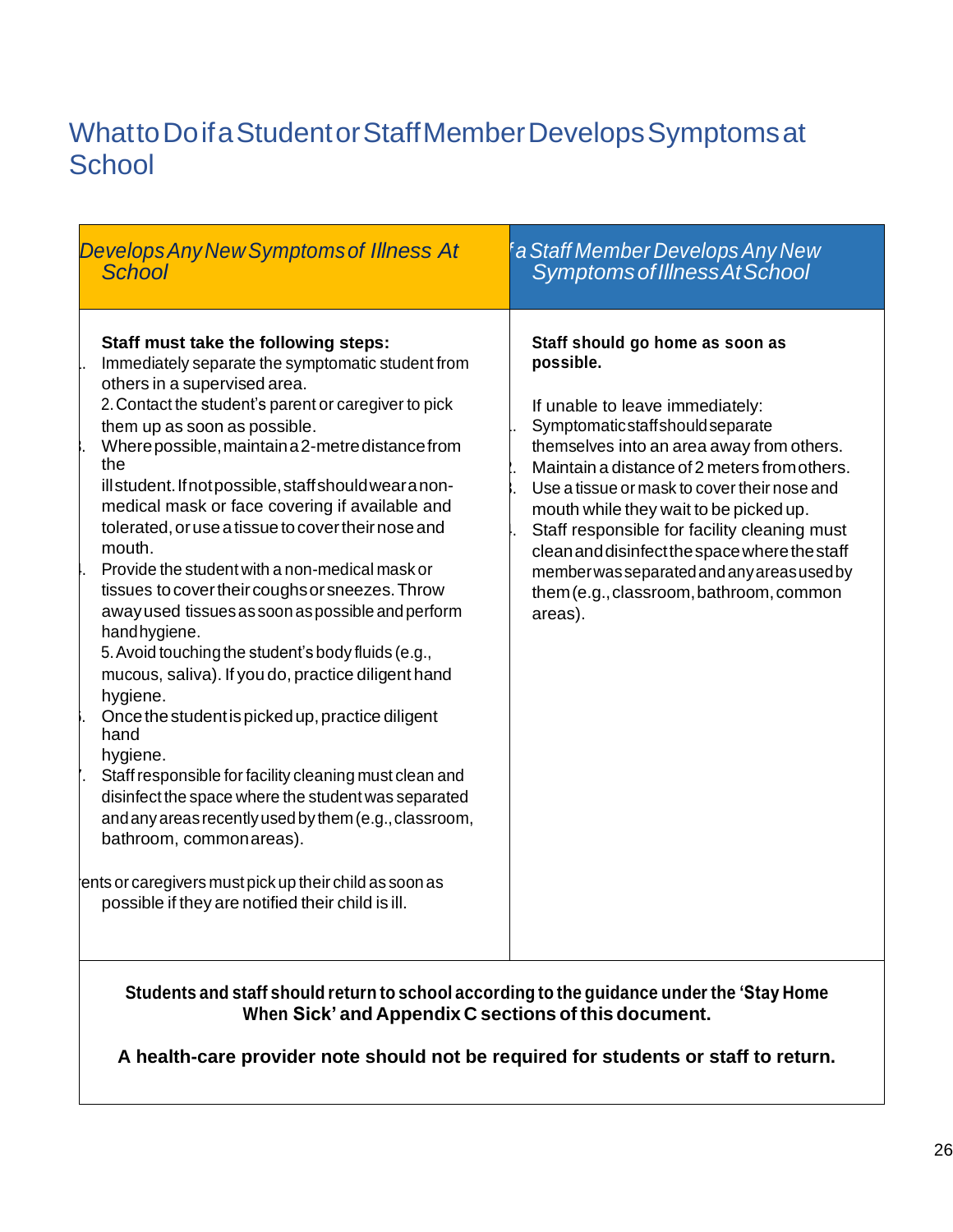# When to Perform Hand Hygiene at School

| When Students Should Perform Hand<br>Hygiene:         | When Staff Should Perform Hand Hygiene:              |
|-------------------------------------------------------|------------------------------------------------------|
| When they arrive at school.                           | When they arrive at school.                          |
| Before and after any breaks (e.g., recess,<br>lunch). | Before and after any breaks (e.g. recess,<br>lunch). |
| Before and after eating and drinking (excluding       | Before and after eating and drinking.                |
| drinks kept at a student's desk or locker).           | Before and after handling food or assisting          |
| Before and after using an indoor learning space       | students with eating.                                |
| used by multiple cohorts (e.g. the gym, music         | Before and after giving medication to a student      |
| room, science lab, etc.).                             | or self.                                             |
| After using the toilet.                               | After using the toilet.                              |
| After sneezing or coughing into hands.                | After contact with body fluids (i.e., runny          |
| Whenever hands are visibly dirty.                     | noses, spit, vomit, blood).                          |
|                                                       | Aftercleaningtasks.                                  |
|                                                       | After removing gloves.                               |
|                                                       | After handling garbage.                              |
|                                                       | Whenever hands are visibly dirty.                    |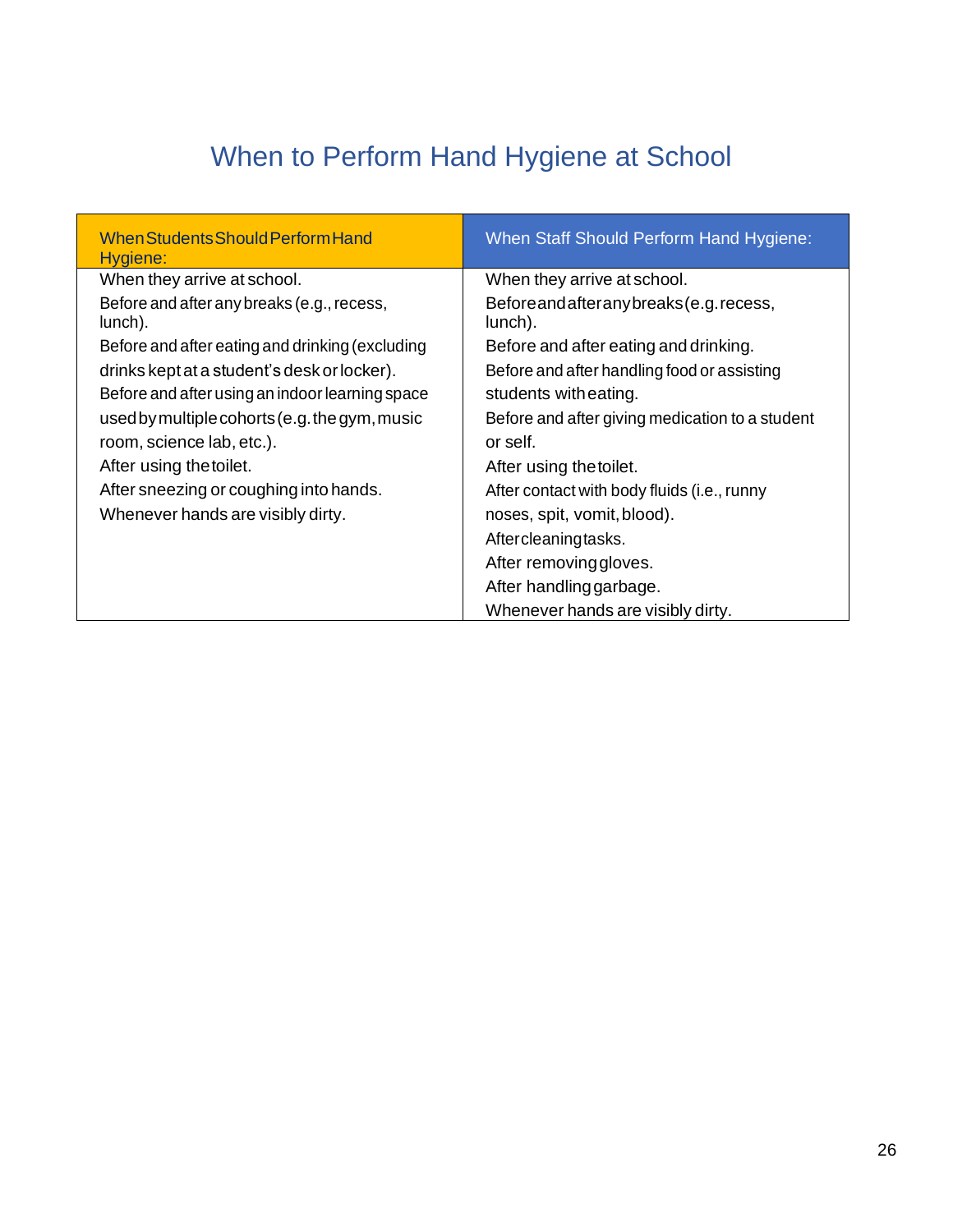## **HandWashing**

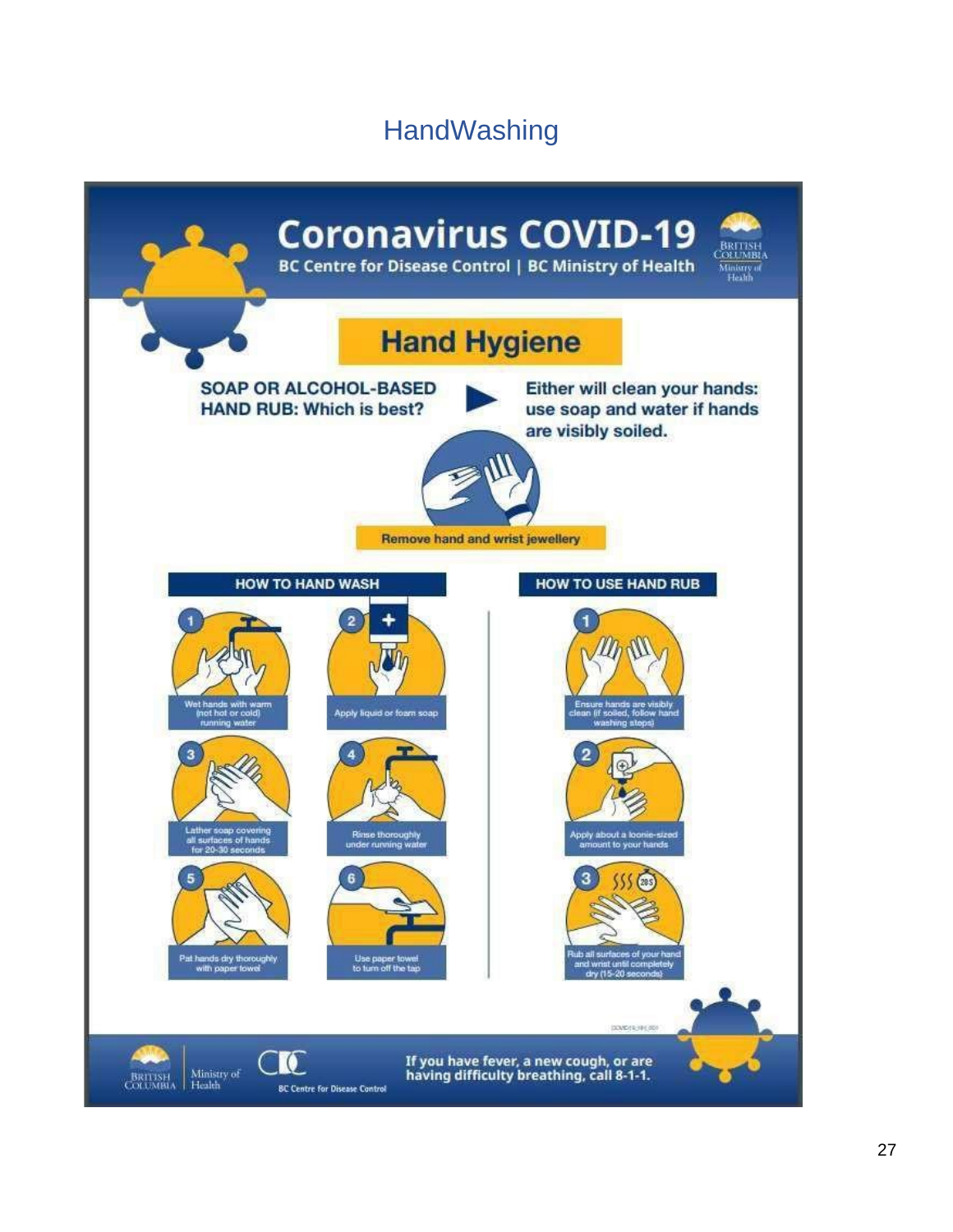## Donning and Doffing Gloves Procedure

For First Aid attendants, personal care, or custodial/maintenance work.